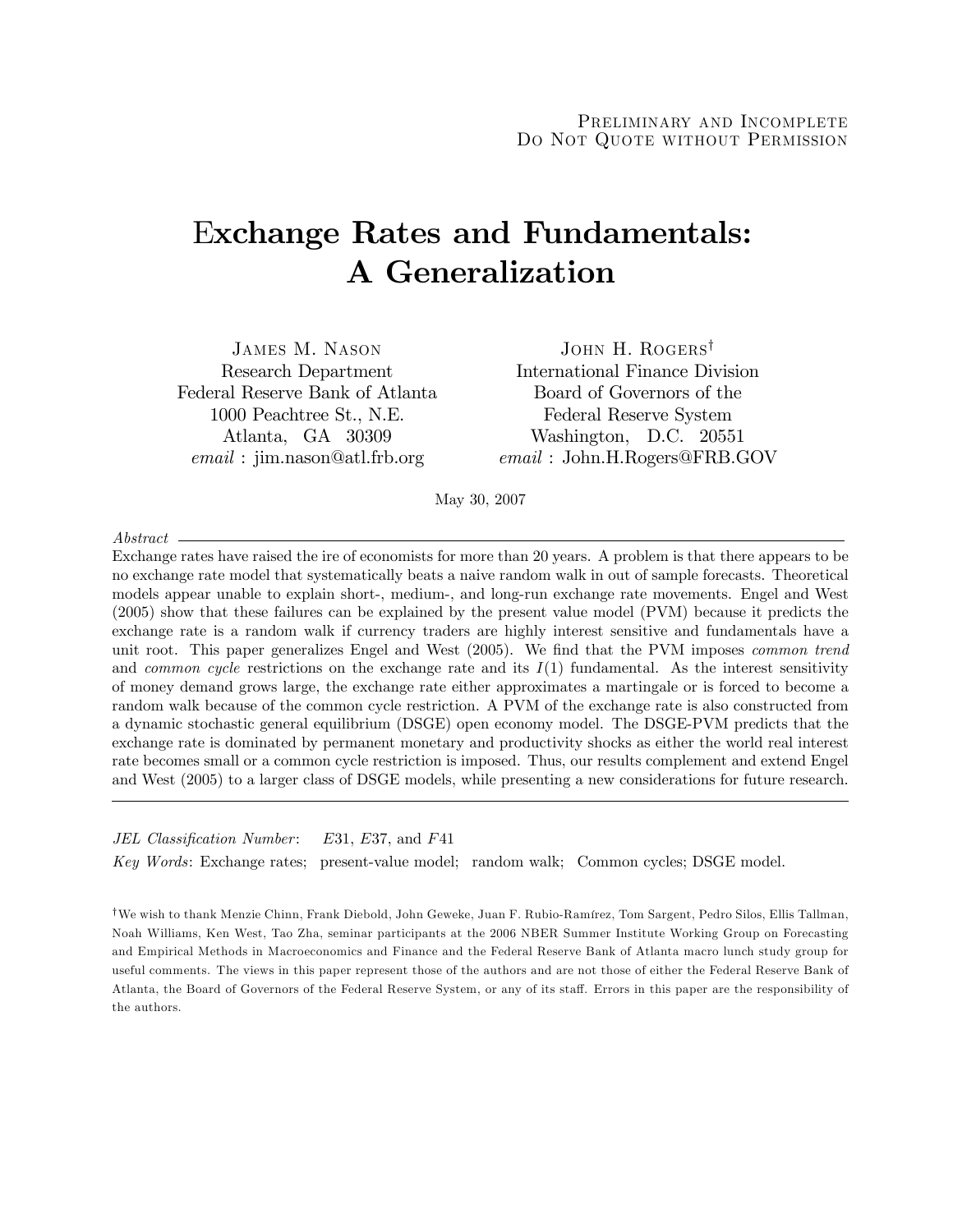### 1. Introduction

The search for satisfactory exchange rate models continues to be elusive. Since the seminal work of Meese and Rogoff (1983a, 1983b), a train of models have been tried in vain to improve on naive random walk forecasts of exchange rates. These range from linear rational expectations models examined by Meese  $(1986)$  to nonlinear models proposed by Diebold and Nason  $(1990)$ , Meese and Rose  $(1991)$ , Gençay  $(1999)$ , and Kilian and Taylor (2003).

The Journal of International Economics volume edited by Engel, Rogers, and Rose (2003) indicates that there has been a split between theoretical exchange rate models and what is considered a useful forecasting model. For example, Kilian and Taylor (2003) argue that there are specific nonlinear forecasting models that can vie with a naive random walk of exchange rates. However, their motivation is empirical only, bereft of theory. This approach maybe useful to obtain candidates for a forecast competition. Nonetheless, there are limits because, as Diebold and Nason (1990) note, the class of nonlinear exchange rate models might be infinite.

This paper takes a step back from the exchange rate forecasting problem. Instead, we show why exchange rates mimic random walks within a workhorse theory of exchange rate determination, the presentvalue model (PVM) of exchange rates. Actual data most often rejects the exchange rate PVM. Typical are tests Meese (1986) reported that are based on the first ten years of the floating rate regime. He finds that exchange rates are infected with persistent deviations from fundamentals, which reject the PVM. However, Meese is unable to uncover the source of the rejections. Rather than a condemnation of the PVM, we view results such as Meeseís as a challenge to update and deepen analysis of the PVM.

A similar position is taken by Engel and West (2005). Starting with the PVM and using uncontroversial assumptions about fundamentals and the discount factor, Engel and West (EW) hypothesize that the PVM predicts exchange rates approximate a random walk if currency traders are highly interest sensitive and fundamentals are  $I(1)$ . They support their hypothesis with a key theorem and empirical and simulation evidence. Thus, the EW hypothesis explains the random walk behavior of exchange rates and the puzzle as to why alternative models have difficulty competing against it.

This paper complements Engel and West (2005). We broaden and generalize the EW hypothesis that the exchange rate resembles a random walk. Standard time series tools are used to broaden the EW hypothesis to show that the standard PVM predicts the exchange rate follows a random walk independent of fundamentals when these variables share a common feature. We generalize the EW hypothesis by solving and linearizing a canonical dynamic stochastic general equilibrium (DSGE) model that predicts the exchange rate is a random walk.

We present ten propositions that broaden and generalize the EW hypothesis. The first five propositions are constructed from the PVM of the exchange rate, given fundamentals are  $I(1)$  and fundamental growth has a Wold representation. The propositions are: (1) the exchange rate and fundamental cointegrate [Campbell and Shiller (1987)], (2) the PVM yields an error correction model (ECM) for currency returns in which the lagged cointegrating relation is the only regressor, (3) if fundamental growth depends only on the lagged cointegrating relation, the exchange rate and fundamental have a common trend-common cycle decomposition [Vahid and Engle (1993)], (4) the PVM predicts a limiting economy (*i.e.*, the interest semi-elasticity of money demand becomes infinite) in which the exchange rate is a martingale, and (5) the EW hypothesis is also satisfied in the limiting economy of  $(4)$  when the exchange rate and fundamental fail to cointegrate, but share a common feature. Thus, these propositions employ standard time series tools to broaden the EW hypothesis within the PVM of the exchange rate.

The remaining propositions extend the EW hypothesis to open economy DSGE models. For these models, we develop five propositions: (6) the exchange rate and fundamentals cointegrate with when the latter are  $I(1)$ , (7) the exchange rate and fundamentals share a common cycle when the transitory component of fundamentals are restricted to be white noise, (8) the exchange rate and fundamentals are co-dependent in the sense of Vahid and Engle (1997), (9) the exchange rate is a random walk if the PVM-DSGE discount rate approaches one and the transitory cross-country monetary fundamental is a Wold process, and (10) the exchange rate is a random walk if fundamentals have a single common (transitory) cycle. Thus, these five propositions, especially the last two, extend and generalize the EW hypothesis to the wider class of DSGE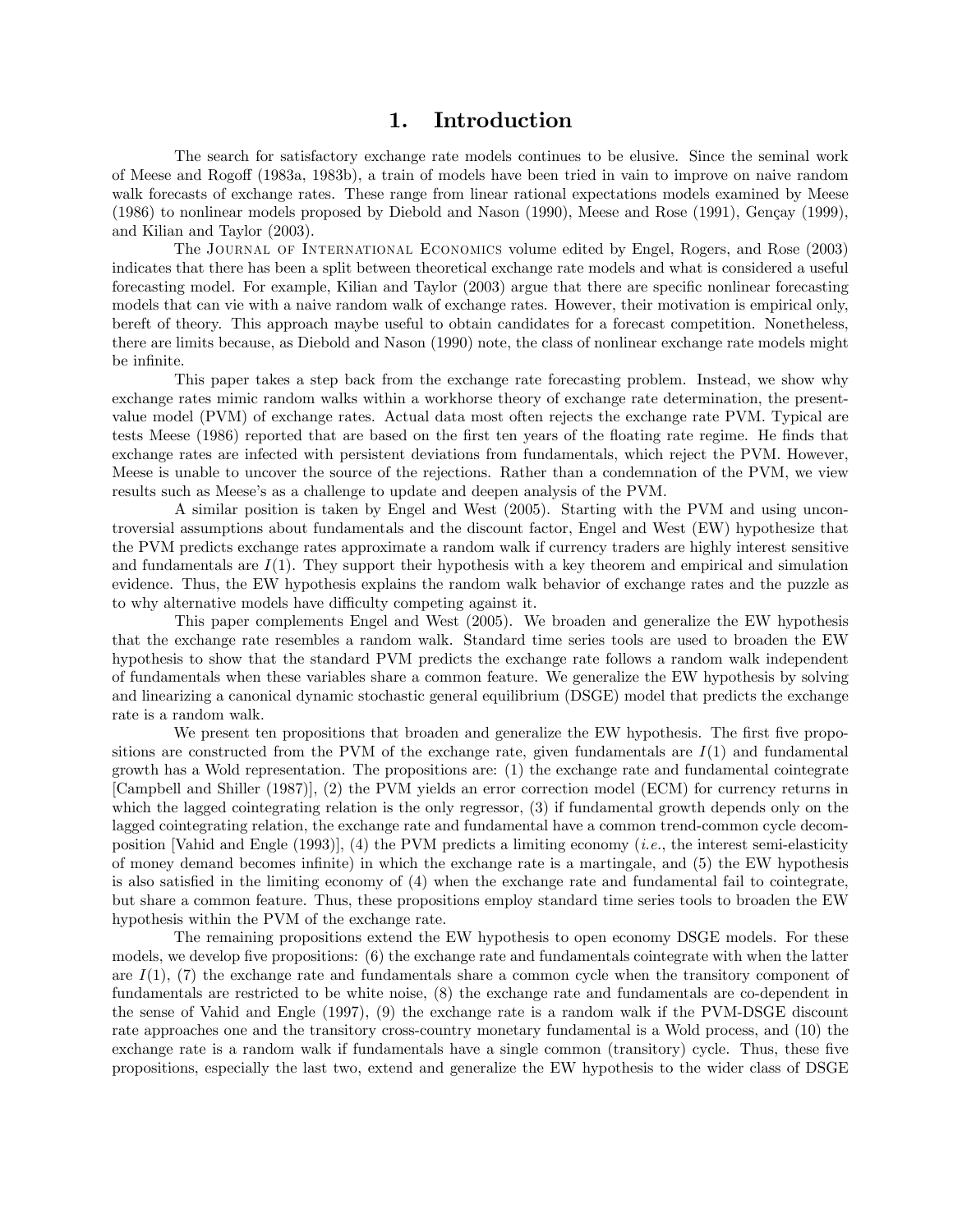models.

We explore the predictions of the DSGE-PVM by casting it as an unobserved components (UC) model. This allows us to construct a state space model of the DSGE-PVM and form the Kalman filter to evaluate the likelihood. We adapt the Metropolis-Hastings simulator of Rabanal and Rubio-Ramírez (2005) to compute posterior distributions of the linearized the DSGE-PVM. Our estimates support the Engel and West (2005) hypothesis that the exchange rate approximates a random walk at reasonable estimates of the discount factor.

The outline of the paper follows. The next section solves the standard PVM of the exchange rate and presents its Öve propositions. Section 3 studies the DSGE-PVM and presents the remaining four propositions. Our econometric strategy is discussed in section 4. Section 5 presents preliminary empirical results. We conclude in section 6.

## 2. The Present-Value Model of Exchange Rates

The model of exchange rate determination combines a liquidity-money demand function, uncovered interest rate parity (UIRP), purchasing power parity (PPP), and flexible prices. This is a workhorse exchange rate model used by, among others, Dornbusch (1976), Frankel (1979), Bilson (1978), Frenkel (1979), Meese (1986), Mark (1995) and Engel and West (2005).

2a. The Model

Our analysis starts with the liquidity-money demand function

(1) 
$$
m_{h,t} - p_{h,t} = \psi y_{h,t} - \phi r_{h,t}, \quad 0 < \psi, \phi,
$$

where  $m_{h,t}$   $p_{h,t}$ ,  $y_{h,t}$ , and  $r_{h,t}$  denote the home country's money stock, aggregate price level, output, and the nominal interest rate. The first three variables are transformed by the natural logarithm. The parameter  $\psi$  measures the income elasticity of money demand. Since the nominal interest rate is in its level,  $\phi$  is the interest rate semi-elasticity of money demand. Define the cross-country differentials  $m_t = m_{h,t} - m_{f,t}$ ,  $p_t = p_{h,t} - p_{f,t}, y_t = y_{h,t} - y_{f,t}, r_t = r_{h,t} - r_{f,t}$ , where f denotes the foreign country. Assuming PPP holds,  $e_t = p_t$ , where  $e_t$  is the log of the (nominal) exchange rate in which the U.S dollar is the home country's currency.

Under UIRP, the law of motion of the exchange rate is approximately (2)  $\mathbf{E}_t e_{t+1} - e_t = r_t$ .

Substitute for the nominal interest rate differential in the law of motion of the exchange rate  $(2)$  with the liquidity demand function (1) to produce the Euler equation

(3) 
$$
\left[1 - \frac{\phi}{1 + \phi} \mathbf{E}_t \mathbf{L}^{-1}\right] e_t = \frac{1}{1 + \phi} [m_t - \psi y_t], \quad \mathbf{L} e_t = e_{t-1}.
$$

Iterate on Euler equation (3) through date T and recognize that in the limit (as  $T \to \infty$ ) the transversality condition  $\begin{bmatrix} \phi \\ \frac{1}{1} \end{bmatrix}$  $1+\phi$  $\int_{0}^{T+1} \mathbf{E}_{t} e_{t+T}$  is driven to zero to obtain the present-value relation

(4) 
$$
e_t = \frac{1}{1+\phi} \sum_{j=0}^{\infty} \left[ \frac{\phi}{1+\phi} \right]^j \mathbf{E}_t z_{t+j},
$$

where the (log) of the exchange rate equals the annuity value of the (log) level of the fundamentals,  $z_t \equiv$  $m_t - \psi y_t$ . In the PVM, the fundamental  $z_t$  is the cross-country money stock differential netted for its income demand component.<sup>1</sup>

#### 2b. Cointegration Restrictions

<sup>&</sup>lt;sup>1</sup>The present-value relation (4) yields the weak prediction that the exchange rate Granger-causes the fundamental  $m - \psi y$ . Engel and West (2005) report that this prediction is often rejected in G-7 data.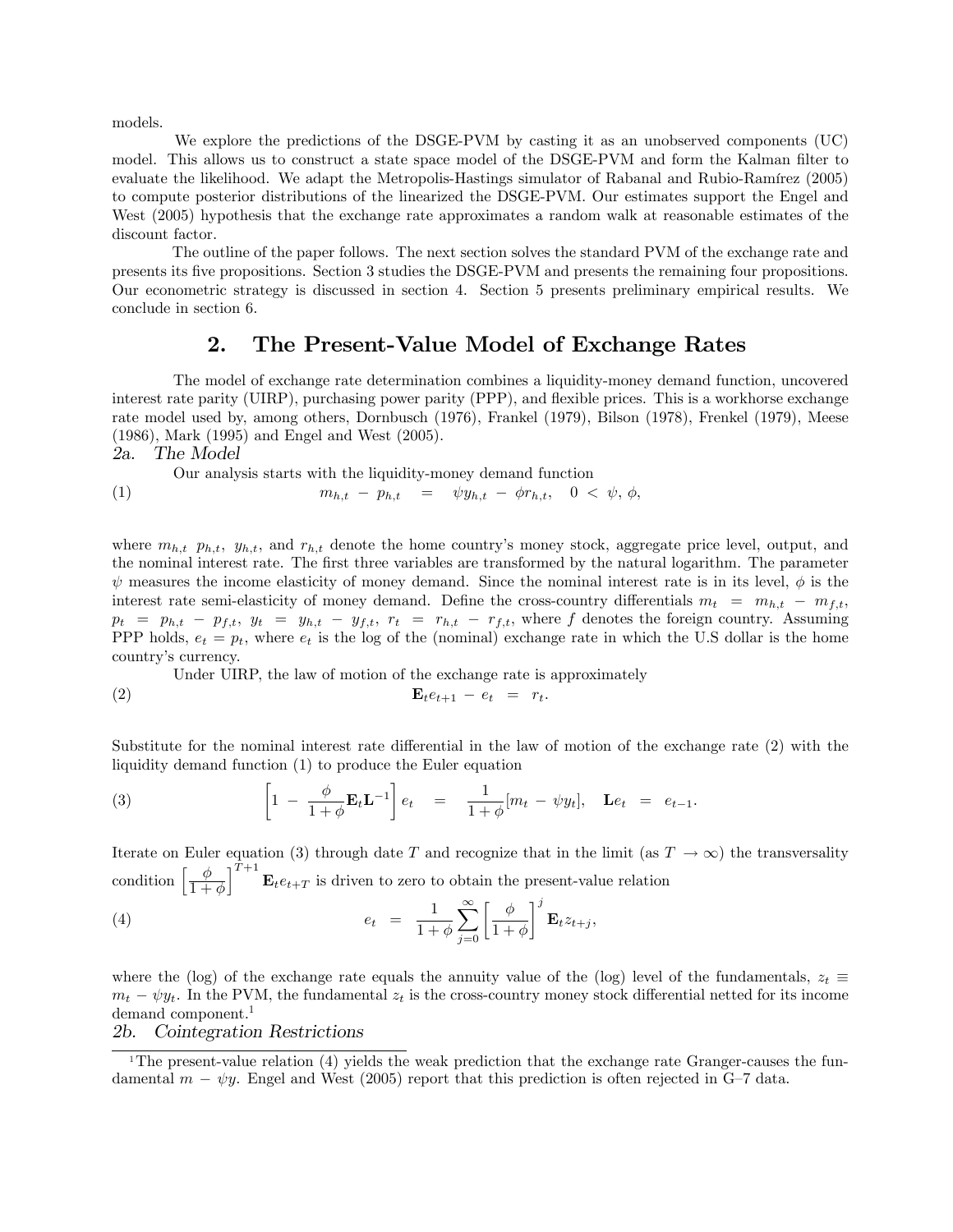The present-value relation (4) provides several predictions given

**Assumption 1:**  $z_t \sim I(1)$ .

**Assumption 2:**  $(1 - L)z_t$  has a Wold representation,  $(1 - L)z_t = \Delta z^* + \zeta(L)v_t$ <sup>2</sup>

Given Assumptions 1 and 2, the first prediction is that  $e_t$  and  $z_t$  share a common trend. This follows from subtracting the latter from both sides of the equality of the present-value relation (4) and combining terms to produce the exchange rate-fundamental cointegrating relation

(5) 
$$
e_t - z_t = \sum_{j=1}^{\infty} \left[ \frac{\phi}{1+\phi} \right]^j \mathbf{E}_t \Delta z_{t+j}, \quad \Delta \equiv 1 - \mathbf{L}.
$$

Equation (5) reflects the forces – expected discounted value of fundamental growth – that push the exchange rate toward long-run PPP.

**Proposition 1**: If  $z_t$  satisfies Assumptions 1 and 2,  $\mathcal{X}_t = \beta' q_t$  forms a cointegrating relation with cointegrating vector  $\beta' = [1 \ -1]$ , where  $q_t \equiv [e_t \ z_t]'$ .

The proposition is a variation of results found in Campbell and Shiller (1987). Note that the cointegrating relation becomes  $\mathcal{X}_t = \zeta \left( \frac{\phi}{1 + \phi} \right)$  $1+\phi$  $\left( v_t, \right)$  under Assumptions 1 and 2.

The cointegrating relation  $\mathcal{X}_t$  equals the expected present discounted value of  $\Delta m_t$  minus  $\psi \Delta y_t$ . Thus,  $\mathcal{X}_t$  is stationary, given Assumption 1 (*i.e.*,  $m_t$  and  $y_t$  are  $I(1)$  and fail to share a common trend). We interpret  $\mathcal{X}_t$  as the 'adjusted' exchange rate because it eliminates cross-country money stock movements netted for its income demand. The 'adjusted' exchange rate is a forward-looking function of the expected path of fundamental growth. This suggests the cointegrating relation is a "cycle generator", as described by Engle and Issler (1995), with the serial correlation of fundamental growth its source.

2c. Equilibrium Currency Return Dynamics

The second PVM prediction begins by writing the present-value relation (4) as

$$
e_t - \frac{1}{1+\phi}z_t = \frac{1}{1+\phi}\sum_{j=1}^{\infty} \left[\frac{\phi}{1+\phi}\right]^j \mathbf{E}_t z_{t+j}.
$$

Next, difference this equation,  $\Delta e_t - \frac{1}{1+h}$  $\frac{1}{1+\phi}\Delta z_t = \frac{1}{1+t}$  $1+\phi$  $\sum_{i=1}^{\infty}$  $j=1$  $\lceil \phi \rceil$  $1+\phi$  $\mathcal{I}^j$  $[\mathbf{E}_t z_{t+j} - \mathbf{E}_{t-1} z_{t+j-1}],$  add and

subtract  $\mathbf{E}_t z_{t+j-1}$  inside the brackets, and use the present-value relation (5) to obtain

(6) 
$$
\Delta e_t - \frac{1}{\phi} \mathcal{X}_{t-1} = \frac{1}{1+\phi} \sum_{j=0}^{\infty} \left[ \frac{\phi}{1+\phi} \right]^j \left[ \mathbf{E}_t - \mathbf{E}_{t-1} \right] z_{t+j}.
$$

Currency returns are driven by the lagged cointegrating relation and innovations to fundamentals.

**Proposition 2:** Assume Proposition 1 holds. The PVM predicts that in equilibrium  $\Delta e_t \sim ECM(0)$ , an error correction model in which only the lagged cointegrating relation and forecast innovation appears.

The ECM(0) of currency returns is  $\Delta e_t = \vartheta \mathcal{X}_{t-1} + u_t$ , where  $\vartheta = \frac{1}{\phi}$  $\frac{1}{\phi}$  and the present-value term of equation

(6) is  $u_t = \frac{\vartheta}{1 + \pi}$  $\frac{\vartheta}{1+\vartheta} \zeta \left( \frac{1}{1+\right.$  $1+\vartheta$  $\left(v_t, \text{ under assumption } 2^3\right)$ 

#### 2d. The Common Trend and Common Cycle of Exchange Rates and Fundamentals

Proposition 2 provides an easy method to compute a BNSW common trend-common cycle decomposition for  $q_t$ . Given  $\Delta z_t$  is also an ECM(0), a BNSW decomposition of  $q_t$  relies on the cointegrating vector  $\beta'$  and the relationship between currency returns and fundamental growth.

<sup>&</sup>lt;sup>2</sup>The restrictions on the moving average are  $\Delta z^*$  is linearly deterministic,  $\zeta_0 = 1$ ,  $\zeta(\mathbf{L})$  is an infinite order lag polynominal with roots outside the unit circle, the  $\zeta_i$ s are square summable, and  $v_t$  is mean zero, homoskedastic, linearly independent given history, and is serially uncorrelated with itself and the past of  $\Delta z_t$ . Assumption 2 restricts fundamentals more than Engel and West (2005) require, but is standard for linear rational expectation models; see Hansen, Roberds, and Sargent (1991).

<sup>&</sup>lt;sup>3</sup>The error  $u_t$  is also justified if the econometrician's information set is strictly within that of currency traders.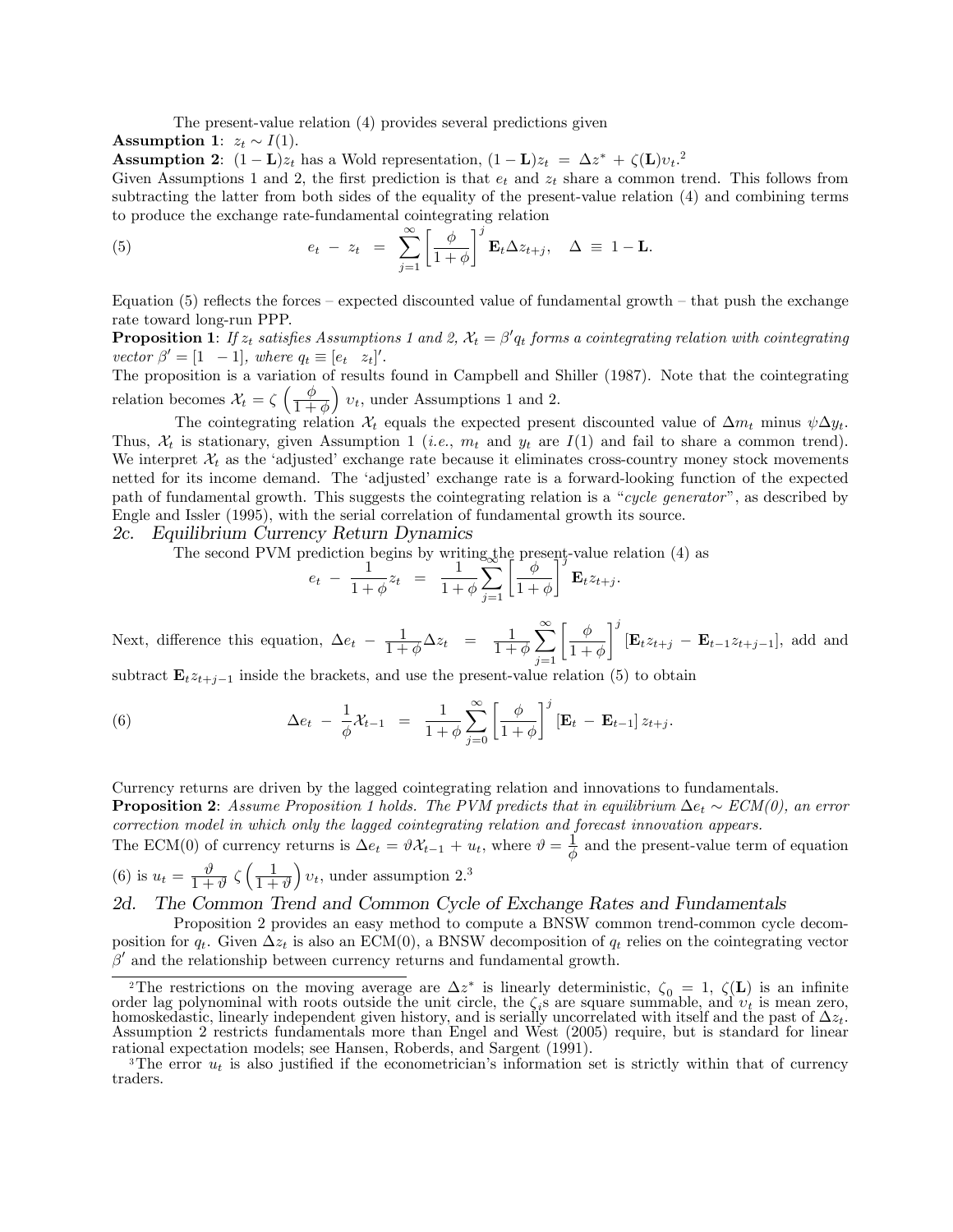**Proposition 3:** Assume fundamental growth has an  $ECM(0)$  process  $\Delta z_t = \eta \mathcal{X}_{t-1} + \varpi_t$ , where  $\varpi_t$  is Gaussian. Given Proposition 2,  $q_t$  has a common feature,  $\mathcal{F}_t = \overline{\beta}' \Delta q_t$ , in the sense of Engle and Kozicki (1993), where  $\overline{\beta}' = [1 - \frac{\vartheta}{\eta}]$ . The cointegrating and common feature vectors  $\beta$  and  $\overline{\beta}$  restrict the trend-cycle decomposition of  $q_t$ , as described by Vahid and Engle (1993).

The currency return-fundamental growth common feature is apparent in the VECM(0)

Pre-multiply the bivariate ECM(0) by  $\overline{\beta}'$  to obtain the common feature vector  $\mathcal{F}_t$ . According to Engle and Kozicki (1993),  $\overline{\beta}$  creates a common feature in  $\Delta q_t$  because a linear combination of  $\Delta e_t$  and  $\Delta z_t$  are unpredictable based on the relevant history (*i.e.*,  $u_t$  and  $\varpi_t$  are uncorrelated at all non-zero leads and lags). Hecq, Palm, and Urbain (2006) note that  $\mathcal{F}_t$  restricts the spectra of  $\Delta q_t$  to be flat. This motivates Hecq, Palm, and Urbain (2000, 2003, 2005) to call  $\mathcal{F}_t$  (=  $\overline{\beta}' \Delta q_t$ ) a strong form common feature.

Proposition 3 predicts  $q_t = [e_t \ z_t]'$  has a BNSW decomposition with one common trend and one common cycle. This mimics a result in Vahid and Engle (1993), which sets the trend of  $q_t$  to  $I_2 - \overline{\beta}(\beta'\overline{\beta})^{-1}\beta'$ .<sup>4</sup> These restrictions decompose  $e_t$  into trend and cycle components  $\frac{-\phi\eta}{1-\phi\eta}\overline{\beta}'q_t$  and  $\frac{1}{1-\phi\eta}\beta'q_t$ , respectively. Since  $\Delta e_t$  and  $\Delta z_t$  share a strong form common feature, the cycles common to  $e_t$  and  $z_t$  arise in the short-, medium-, and long-run. Thus, no long-run predictability exists for the exchange rate. A prediction at odds with the empirical evidence of Mark (1995).

#### 2e. A Limiting Model of Exchange Rate Determination

Proposition 2 relies on  $\phi < \infty$  to define short- to medium-run currency return dynamics. This raises the question of the impact of relaxing this bound.

**Proposition 4**: The exchange rate approaches a martingale (in the strict sense) as  $\frac{1}{\phi} \longrightarrow 0$ , according to the present-value relation (6) and Proposition 2.

Proposition 4 suggests an equilibrium path for  $e_{t+1}$  in which its best forecast is  $e_t$ , given relevant information.<sup>5</sup> The hypothesis of Proposition 4 drives the error  $u_t$  and slope coefficient  $\vartheta$  of the ECM(0) regression to  $u_t$  $\frac{p}{p}$  0 and  $\vartheta \stackrel{p}{\longrightarrow} 0$ , which implies  $\mathbf{E}_t e_{t+1} = e_t$ . The martingale result implies random walk behavior for the exchange rate.<sup>6</sup>

#### 2f. PVM Exchange Rate Dynamics Redux

Engel and West (2005) show that the PVM of the exchange rate yields an approximate random walk as  $\phi$  grows large. This section affirms the EW hypothesis, but unlike Proposition 3 does not rely on Proposition 2. Rather than follow the EW proof exactly, we invoke Assumptions 1 and 2, the present-value relation (4), the Weiner-Kolmogorov prediction formula, and the *conjecture*  $e_t = a z_t$  to find that currency returns are unpredictable.

The EW hypothesis is  $plim_{\theta} \longrightarrow 0$   $[\Delta e_t - a\zeta(1)v_t] = 0$ . Its hypothesis test begins with  $e_t = \sum_{i=1}^{\infty} a_i$  $z_{t-1} + \sum_{i=1}^{\infty}$  $j=0$  $\int \phi$  $1 + \phi$  $1^j$  $\mathbf{E}_t \Delta z_{t+j}$ , which is obtained from the present-value relation (4). Use this equation to

construct  $\Delta e_t - \mathbf{E}_{t-1} \Delta e_t = \zeta \left( \frac{\phi}{1+\phi} \right)$  $\overline{1 + \phi}$  $\left(v_t, g$ iven Assumptions 1 and 2 and the Weiner-Kolmogorov prediction formula. The last equation sets currency returns equal to the annuity value of fundamental growth,  $\Delta e_t$ 

$$
\frac{1}{1+\phi} \sum_{j=0}^{\infty} \left[ \frac{\phi}{1+\phi} \right]^j \mathbf{E}_t \Delta z_{t+j}.
$$
 The last two equations yield  

$$
\Delta e_t = \zeta \left( \frac{\phi}{1+\phi} \right) v_t + \frac{1}{1+\phi} \sum_{j=0}^{\infty} \left[ \frac{\phi}{1+\phi} \right]^j \mathbf{E}_{t-1} \Delta z_{t+j}.
$$

<sup>&</sup>lt;sup>4</sup>Vahid and Engle show a n-dimension VAR(1) with d cointegrating relations has  $n - d$  common feature relations.

<sup>5</sup>Hansen, Roberds, and Sargent (1991) study linear rational expectations models that anticipate Proposition 4.

<sup>6</sup>Maheswaran and Sims (1993) show that the martingale restriction has little empirical content for tests of asset pricing models when data is sampled at discrete moments in time.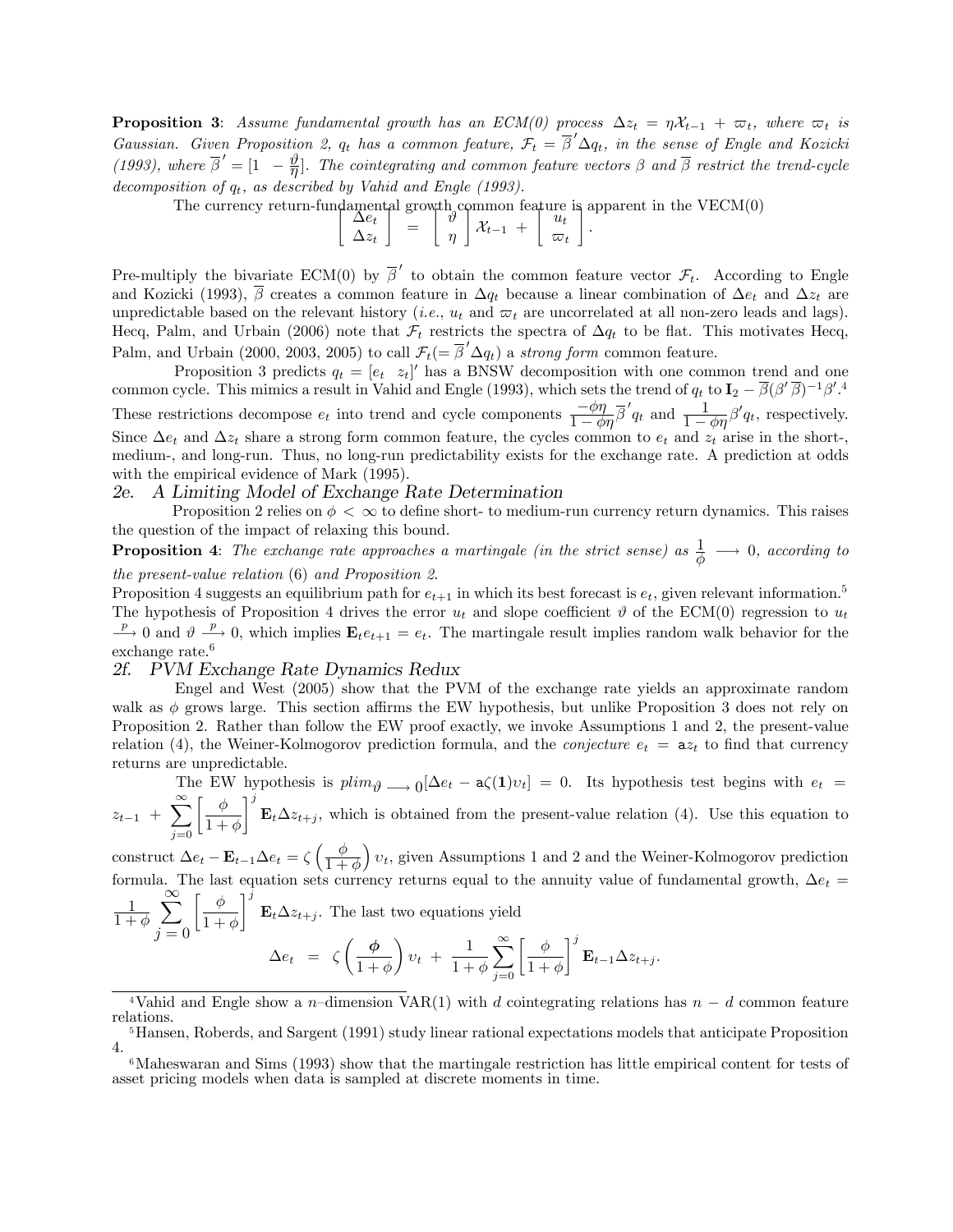By letting  $\vartheta \stackrel{p}{\longrightarrow} 0$ , the random walk hypothesis of EW is verified independent of the ECM(0) of Proposition 2 (and cointegrating relation of Proposition 1).<sup>7</sup>

We show that the EW hypothesis is satisfied by exploiting the common feature implication of the PVM for currency returns and fundamental growth. However, this result relies on a common feature restriction and the assumption that  $\Delta q_t$  is  $I(0)$  and has a Wold representation,  $\Delta q_t = \lambda(\mathbf{L})\xi_t$ . When  $q_t$  is  $I(1)$  consisting of independent trends, the exchange rate and fundamental possess a multivariate BN decomposition,  $q_t$  =

$$
\lambda(\mathbf{1})\Xi_t + \Lambda(\mathbf{L})\xi_t, \text{ where } \lambda(\mathbf{1}) \text{ has full rank, } \Lambda(\mathbf{L}) = \sum_{i=0}^{\infty} \Lambda_i, \ \Lambda_i = -\sum_{j=i+1}^{\infty} \lambda_j, \text{ and } \Xi_t = \sum_{j=0}^{\infty} \xi_{t-j}. \text{ Since the}
$$

multivariate BN decomposition in growth rates is

(7) 
$$
\Delta q_t = \lambda(\mathbf{1})\xi_t + \Delta\Lambda(\mathbf{L})\xi_t,
$$

we have

Proposition 5: The exchange rate-random walk hypothesis of Engel and West (2005) requires that currency returns and fundamental growth share a common feature, as well as  $\frac{1}{\phi} \longrightarrow 0$ .

The EW hypothesis eliminates the BN cycle,  $\Lambda(L)\xi_t$ , from equation (7). All that remains to drive  $\Delta q_t$  is  $\lambda(1)\xi_t$ . Thus, Proposition 5 predicts the exchange rate and fundamental are random walks because serially correlated common cycles are annihilated.

Propositions 3, 4, and 5 shape the restrictions that affirm the EW hypothesis. Serial correlation is eliminated from  $\Delta q_t$  by the common feature vector  $\overline{\beta}'$ , which for the multivariate BN growth rates representation (7) sets  $\overline{\beta}' \Delta q_t = \overline{\beta}' \lambda(1) \xi_t$ . When  $\overline{\beta}' \stackrel{p}{\longrightarrow} [1\ 0]$ , Proposition 5 predicts that the limiting behavior of the exchange rate is a random walk independent of fundamentals. Thus, the EW hypothesis is consistent with a common feature restriction on short-, medium-, and long-run movements in the exchange rate and fundamentals.

#### 2g. Tests of the PVM of the Exchange Rate

Propositions 1, 3, and 5 yield testable restrictions on exchange rates and fundamentals. If the lag length of the levels VAR of the exchange rate and fundamental exceeds one, the VECM(0) required by Proposition 3 is rejected. Cointegration tests suffice to examine Proposition 1. Vahid and Engel (1993) and Engel and Issler (1995) provide common feature tests that yield information about the EW hypothesis and Proposition 5. Table 2 summarizes the results and details the tests involved.

We estimate VARs of foreign currency-U.S. dollar exchange rates and fundamentals using Canadian, Japanese, U.K., and U.S. data on a 1976 $Q1 - 2004Q4$  sample.<sup>8</sup> VAR lag lengths are chosen using likelihood ratio (LR) statistics, given a  $VAR(8)$ , ...,  $VAR(1).<sup>9</sup>$  The Canadian-U.S., Japanese-U.S., and U.K.-U.S. samples yield a  $VAR(8)$ ,  $VAR(5)$ , and  $VAR(4)$ , respectively.<sup>10</sup> Thus, the Canadian, Japanese, U.K., and U.S. data reject a weak implication of Proposition 3.

Engel and West (2005) argue there is little evidence that exchange rates and fundamentals cointegrate. Table 2 presents Johansen (1991, 1994) trace and  $\lambda$ -max statistics that support this conclusion. Since these tests reject a cointegrating relation for the exchange rate and fundamental, we find no evidence to confirm Proposition 3.

Table 2 includes squared canonical correlations of currency returns and fundamental growth. The common feature null is that the smallest correlation equals zero. We use a  $\chi^2$  statistic found in Vahid and

<sup>&</sup>lt;sup>7</sup>This analysis matches equations  $A.3 - A.11$  and the surrounding discussion of Engel and West (2005).

<sup>8</sup>Fundamentals equal cross-country money minus cross-country output, which implies an income elasticity of money demand,  $\dot{\psi}$ , calibrated to one. This calibration is consistent with estimates reported by Mark and Sul (2003). The money stocks (outputs) are measured in current (constant) local currency units and per capita terms.

<sup>9</sup>The VARs include a constant and linear time trend. The LR statistics employ the Sims (1980) correction and have standard asymptotic distribution according to results in Sims, Stock, and Watson (1990).

<sup>&</sup>lt;sup>10</sup>The Canadian-U.S. and Japanese-U.S. VARs are selected when the  $p$ -value of the LR test is five percent or less. Since the U.K.-U.S. VAR offers ambiguous results, we settle on a  $VAR(4)$ .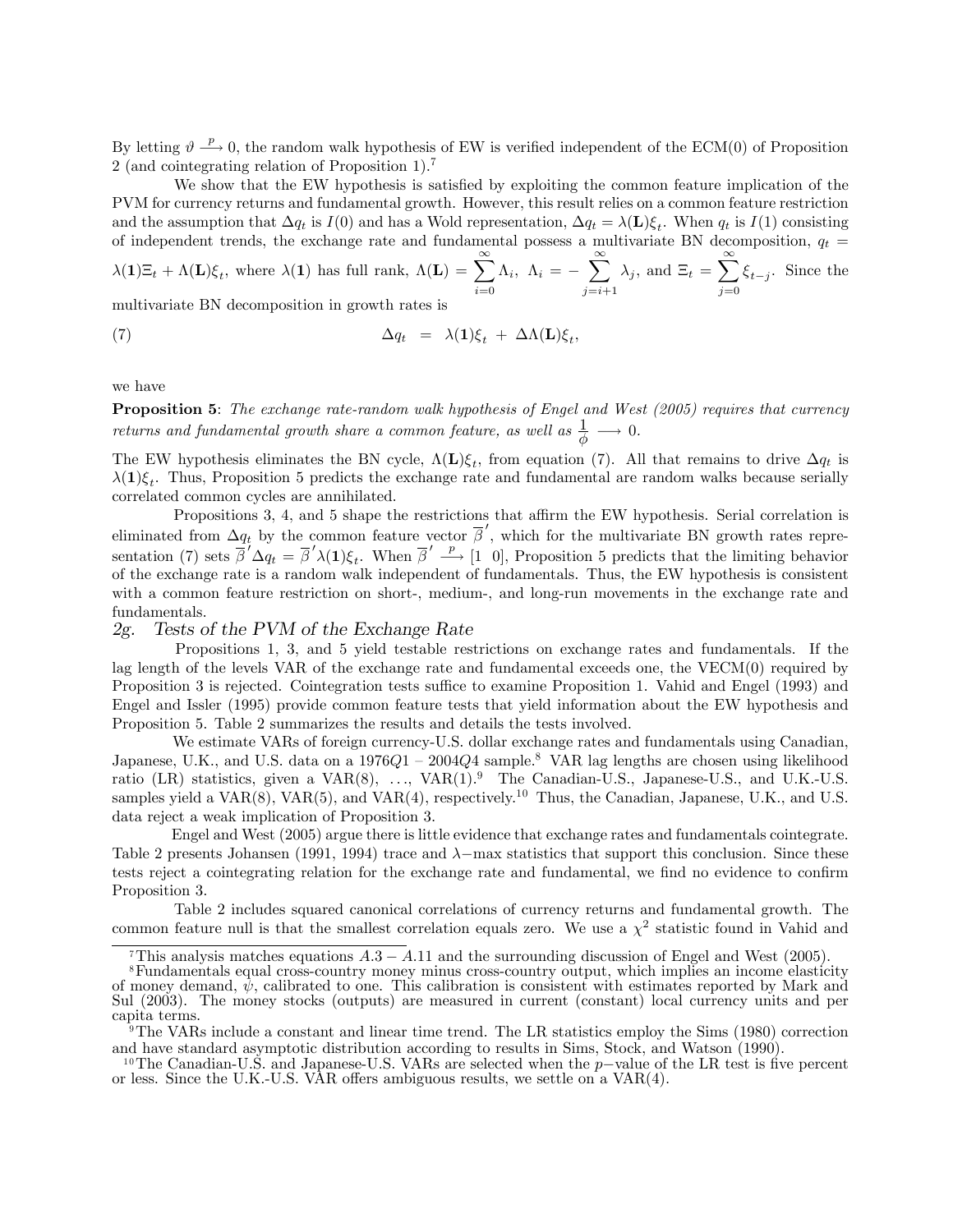Engle (1993) and a  $F$ -statistic suggested by Rao (1973) to test this null. The tests reject the null for the largest canonical correlation, but not for the smaller one on the three samples. This supports Proposition 5 – the EW hypothesis that the exchange rate is a random walk – because currency returns and fundamental growth have a common feature.

### 3. A DSGE Present-Value Model of the Exchange Rate

Propositions  $1 - 5$  broaden understanding of the EW hypothesis. We employ standard time series tools to obtain additional restrictions on the joint behavior of exchange rates and fundamentals from the standard PVM. For example, Propositions 1 and 3 rely on present-value relations (5) and (6). Nonetheless, the Canadian dollar-, Yen-, and Pound-U.S. dollar exchange rates and relevant fundamentals reject the common trend restriction of Proposition 1 as table 2 shows. Table 2 also reveals that these samples are more serially correlated than predicted by the VECM(0) of Proposition 3.

Rejection of the PVM is often given as a reason to discard linear rational expectations models of exchange rates. This paper does not. In this section, we develop a PVM model of the exchange rate derived from a canonical optimizing two-country monetary DSGE model. Our aim is to construct an equilibrium exchange rate model whose short-run and long-run behavior better reflects dynamics in actual data. We address the empirical implications of the DSGE-PVM below.

#### 3a. The DSGE Model

The optimizing monetary DSGE model consists of the preferences of domestic and foreign economies and their resource constraints. For the home  $(h)$  and foreign  $(f)$  countries, the former objects take the form

(8) 
$$
u\left(C_{i,t}, \frac{M_{i,t}}{P_{i,t}}\right) = \frac{\left[C_{i,t}^{V}\left(\frac{M_{i,t}}{P_{i,t}}\right)^{(1-\nu)}\right]^{(1-\kappa)}}{1-\kappa}, \quad 0 < \nu < 1, \quad 0 < \kappa,
$$

where  $C_{i,t}$  and  $M_{i,t}$  denote the *i*th country's consumption and the *i*th country's holdings of its money stock. The resource constraint of the home country is (9)  $B_{h,t}^{k} + s_t B_{h,t}^{k+1} + P_{h,t} C_{h,t} + M_{h,t} = (1 + r_{h,t-1}) B_{h,t-1}^{k} + s_t (1 + r_{f,t-1}) B_{h,t-1}^{f} + M_{h,t-1} + P_{h,t} Y_{h,t}$ 

where  $B_{i,t}^i$ ,  $B_{i,t}^{\ell}$ ,  $r_{i,t-1}$ ,  $r_{\ell,t-1}$ ,  $Y_{i,t}$ , and  $s_t$  represent the *i*th country's nominal holding of its own bonds at the end of date t, the ith country's nominal holding of the  $\ell$ th country's bonds at the end of date t, the return on the *i*th country's bond, the return on the  $\ell$ th country's bond, the output level of the *i*th country, and the level of the exchange rate. The two-country DSGE model is closed with  $B_{h,t}^h + B_{h,t}^f + B_{f,t}^f + B_{f,t}^f = 0$ . This condition forces the world stock of nominal debt to be in zero net supply, period-by-period, along the equilibrium path.

In section 2, analysis of the standard PVM relies on  $I(1)$  fundamentals. Likewise, we assume that the processes for labor-augmenting total factor productivity (TFP),  $A_{i,t}$ , and  $M_{i,t}$  satisfy

**Assumption 3:**  $ln[A_{i,t}]$  and  $ln[M_{i,t}] \sim I(1), i = h, f$ .

**Assumption 4:** Cross-country TFP and money stock differentials are  $I(1)$  and do not cointegrate.

Assumptions 3 and 4 impose stochastic trends on the two-country DSGE model.

#### 3b. Optimizing UIRP and Money Demand

The home country maximizes its expected discounted lifetime utility over uncertainty streams of consumption and real balances,  $\mathbf{A}$ 

$$
\mathbf{E}_t\left\{\sum_{j=0}^{\infty}(1+\rho)^{-j}\mathcal{U}\left(C_{h,t+j},\ \frac{M_{h,t+j}}{P_{h,t+j}}\right)\right\},\quad 0\ <\ \rho,
$$

subject to  $(9)$ . The first-order necessary conditions of economy i yield optimality conditions that describe UIRP and money demand. The utility-based UIRP condition of the home country is

(10) 
$$
\mathbf{E}_{t} \left\{ \frac{\mathcal{U}_{C,h,t+1}}{P_{h,t+1}} \right\} (1 + r_{h,t}) = \mathbf{E}_{t} \left\{ \frac{\mathcal{U}_{C,h,t+1}}{P_{f,t+1}} \right\} \frac{(1 + r_{f,t})}{s_{t}},
$$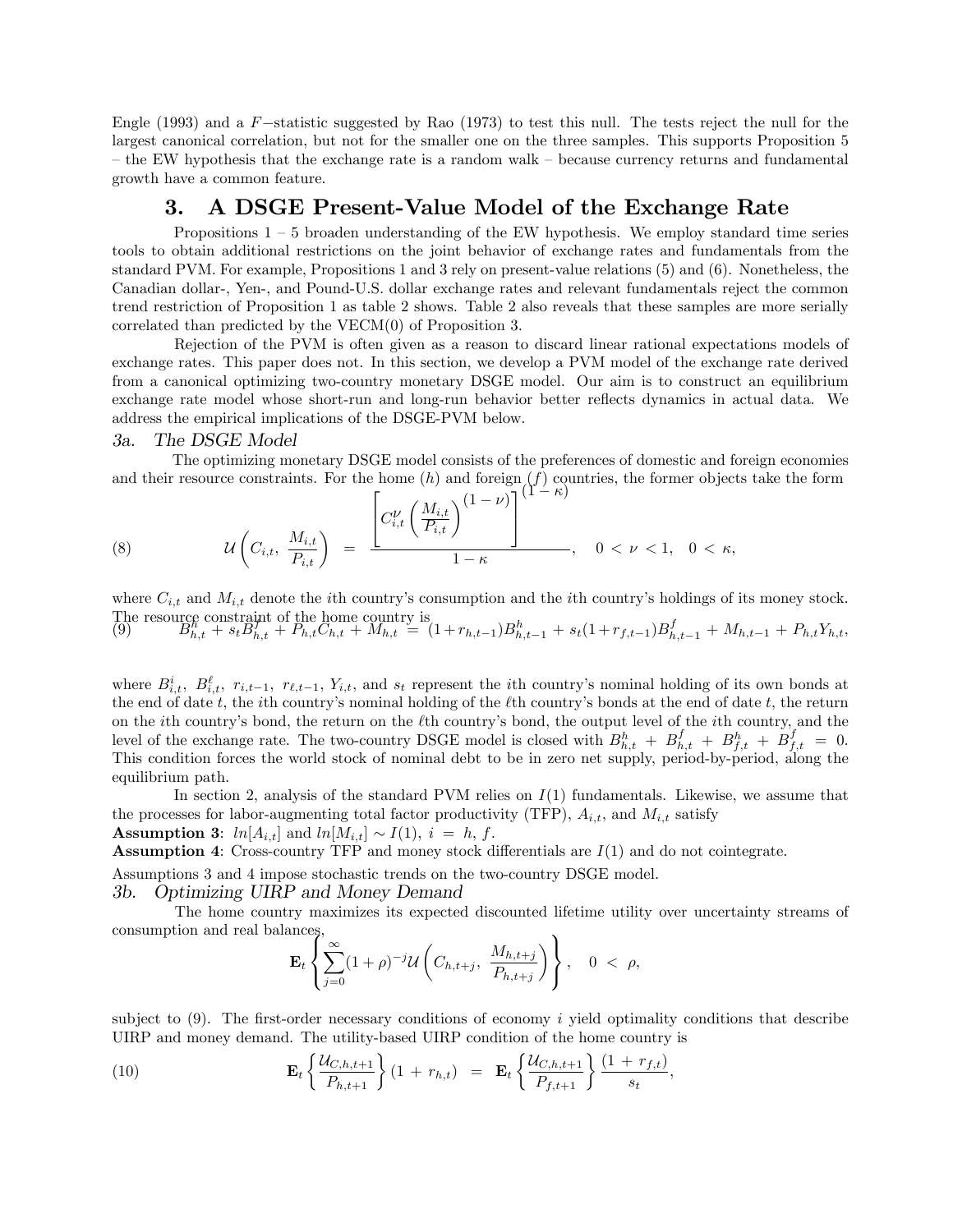where  $U_{C,h,t}$  is the marginal utility of consumption of the home country at date t. Given the utility specification  $(8)$ , the exact money demand function of country i is

(11) 
$$
\frac{M_{i,t}}{P_{i,t}} = C_{i,t} \left( \frac{1-\nu}{\nu} \right) \frac{1+r_{i,t}}{r_{i,t}}, \quad i = h, f.
$$

The consumption elasticity of money demand is unity, while the interest elasticity of money demand is a nonlinear function of the steady state bond return.

The UIRP condition (10) and money demand equation (11) can be stochastically detrended and then linearized to produce a DSGE model version of the law of motion of the exchange rate. Begin by combining the utility function (8) and the UIRP condition (10) to obtain

$$
\mathbf{E}_{t}\left\{\frac{\mathcal{U}_{h,t+1}}{P_{h,t+1}C_{h,t+1}}\right\}(1 + r_{h,t}) = \mathbf{E}_{t}\left\{\frac{\mathcal{U}_{h,t+1}}{P_{f,t+1}C_{i,t+1}}\right\}\frac{(1 + r_{f,t})}{s_{t}},
$$

where  $\mathcal{U}_{i,t}$  is the utility level of country i at date t. Prior to stochastically detrending the previous expression,  $\text{define } \widehat{\mathcal{U}}_{i,t} = \mathcal{U}_{i,t} / A_{i,t}, \ \widehat{P}_{i,t} = P_{i,t} A_{i,t} / M_{i,t}, \ \widehat{C}_{i,t} = C_{i,t} / A_{i,t}, \ \gamma_{A,i,t} = A_{i,t} / A_{i,t-1}, \ \gamma_{M,i,t} = M_{i,t} / M_{i,t-1}, \ \widehat{s}_t = \mathcal{U}_{i,t} / A_{i,t}$  $s_t A_t/M_t$ ,  $A_t = A_{h,t}/A_{f,t}$ , and  $M_t = M_{h,t}/M_{f,t}$ . Note that  $\hat{C}_{i,t}$  is the transitory component of consumption of the *i*th economy,  $\gamma_{A,i,t}(\gamma_{M,i,t})$  is the TFP (money) growth rate of country *i*, and the cross-country TFP (money stock) differential  $A_t(M_t)$  are  $I(1)$ . Applying the definitions, the stochastically detrended UIRP condition becomes

$$
\mathbf{E}_{t}\left\{\frac{\widehat{\mathcal{U}}_{h,t+1}\gamma_{A,h,t+1}^{1-\kappa}}{\gamma_{M,h,t+1}\widehat{P}_{h,t+1}\widehat{C}_{h,t+1}}\right\}(1+r_{h,t}) = \mathbf{E}_{t}\left\{\frac{\widehat{\mathcal{U}}_{h,t+1}\gamma_{A,f,t+1}}{\gamma_{A,h,t+1}^{\kappa}\gamma_{M,f,t+1}\widehat{P}_{f,t+1}\widehat{C}_{h,t+1}}\right\}\frac{(1+r_{f,t})}{\widehat{s}_{t}},
$$

where  $i = h, f$ . A log linear approximation of the stochastically detrended UIRP condition yields

(12) 
$$
\mathbf{E}_t \widetilde{e}_{t+1} - \widetilde{e}_t = \frac{r^*}{1 + r^*} \widetilde{r}_t + \mathbf{E}_t \left\{ \widetilde{\gamma}_{A,t+1} - \widetilde{\gamma}_{M,t+1} \right\},
$$

where, for example,  $\tilde{e}_t = \ln[\hat{s}_t] - \ln[s^*]$  and  $r^* (= r_h^* = r_f^*)$  denotes the steady state (or population) world real rate, for example.

The DSGE model produces a log linear approximate law of motion of the exchange rate (12) which includes an unobserved time-varying risk premium, the expected money and TFP growth differentials. Thus, transitory deviations from unobserved fundamentals are attributed by the DSGE model to changes in money growth and fluctuations in multi-factor productivity disparities across the domestic and foreign economies.

#### 3c. A DSGE-PVM of the Exchange Rate

We use the linear approximate law of motion of the exchange rate (12), and a stochastically detrended version of the money demand equation (11) to produce the PVM of the exchange rate of the DSGE model. The unit consumption elasticity-money demand equation (11) implies the money demand equation  $-\tilde{p}_t$  =  $\widetilde{c}_t$  –  $\frac{1}{1+}$  $\frac{1}{1+r^*}\tilde{r}_t$ . Impose PPP on the stochastically detrended version of the money demand equation and combine it with the law of motion (12) of the transitory component of the exchange rate to find

$$
\left[1-\frac{1}{1+r^*}\mathbf{E}_t\mathbf{L}^{-1}\right]\tilde{e}_t = \frac{1}{1+r^*}\mathbf{E}_t\left\{\tilde{\gamma}_{M,t+1}-\tilde{\gamma}_{A,t+1}\right\} - \frac{r^*}{1+r^*}\tilde{c}_t.
$$

Solving this stochastic difference equation forward yields the DSGE-PVM

(13) 
$$
\widetilde{e}_t = \sum_{j=1}^{\infty} \left( \frac{1}{1+r^*} \right)^j \mathbf{E}_t \left\{ \widetilde{\gamma}_{M,t+j} - \widetilde{\gamma}_{A,t+j} \right\} - \frac{r^*}{1+r^*} \sum_{j=0}^{\infty} \left( \frac{1}{1+r^*} \right)^j \mathbf{E}_t \widetilde{c}_{t+j},
$$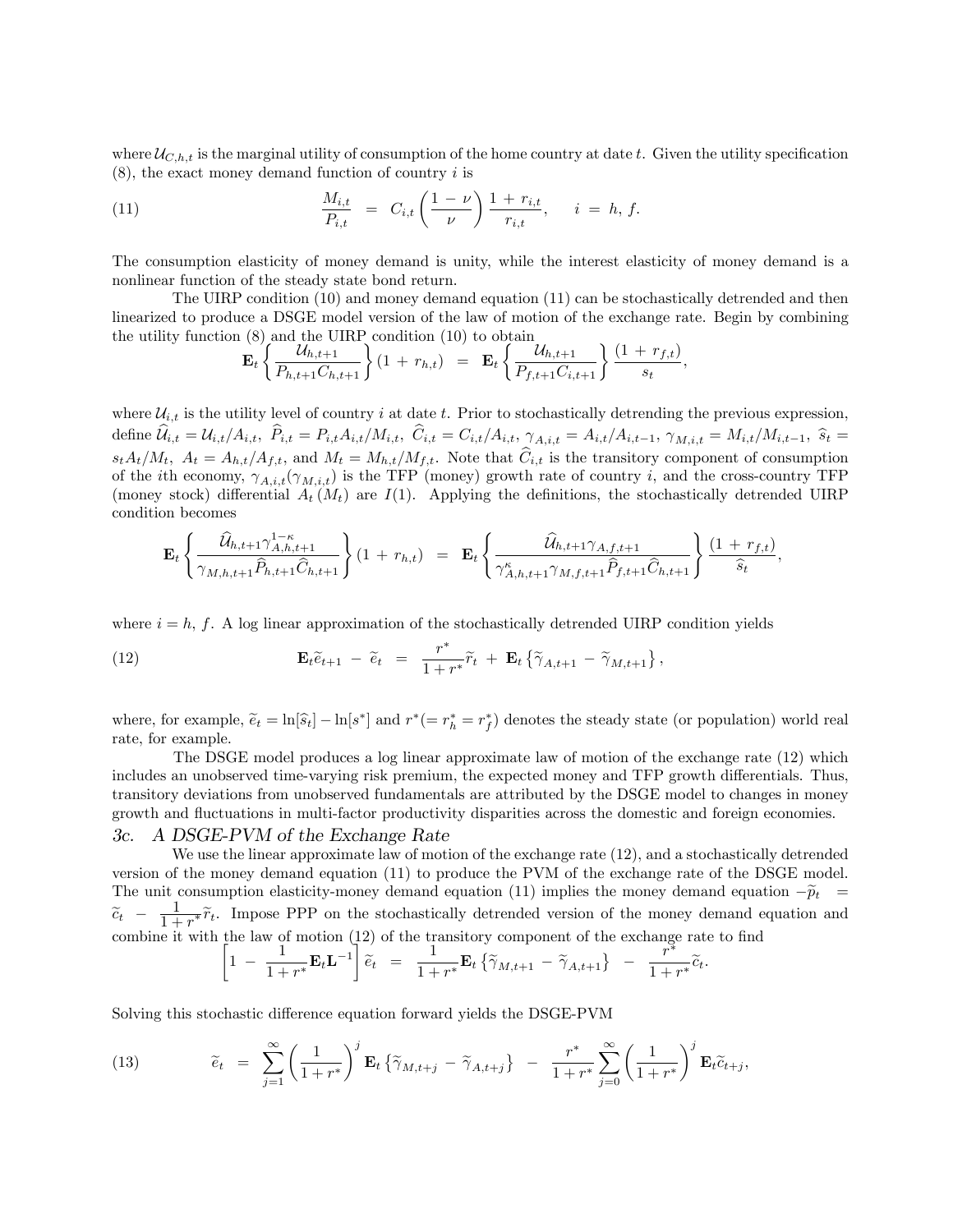where tranversality conditions are implied by long-run behavior of  $\tilde{\gamma}_{M,t}$ ,  $\tilde{\gamma}_{A,t}$ , and  $\tilde{c}_t$ . The DSGE-PVM relation (13) is the equilibrium law of motion of transitory component of the exchange rate. It equates exchange rate fluctuations to the future discounted expected path of cross-country money and TFP growth and the (negative of the) annuity-value of the transitory component of cross-country consumption. The latter two unobserved factors suggest additional sources of exchange rate fluctuations.

#### 3d. DSGE-PVM Cointegration Restrictions

The DSGE model produces an ECM of the exchange rate. The cointegrating relation follows from a balanced growth restrictions of the DSGE model,  $e_t \equiv \ln[s_t] = \ln[\hat{s}_t] + m_t - a_t$ , where  $m_t = \ln[M_t]$  and  $a_t = \ln[A_t]$ . Thus, the DSGE model yields the cointegrating relation

(14) 
$$
\mathcal{X}_{DSGE,t} = \tilde{e}_t + \tilde{c}_t, \quad \mathcal{X}_{DSGE,t} \equiv e_t - (m_t - c_t),
$$

where constants are ignored,  $c_t = \ln[C_t]$ , and stochastic detrending implies  $a_t = c_t - \tilde{c}_t$ .

The ECM reflects the forces that push the exchange rate toward long-run PPP plus sources of shortand medium-run PPP deviations. The persistence of PPP deviations rely on the forward-looking component  $\tilde{e}_t$  and transitory date t cross-country consumption,  $\tilde{e}_t$ . Nonetheless, the DSGE model restricts PPP deviations to be stationary, which suggests

**Proposition 6**: If  $m_t$  and  $A_t$  satisfy Assumptions 3 and 4,  $\chi_{DSGE,t} = \beta'_{DSGE} q_{DSGE,t}$  forms a cointegrating relation with cointegrating vector  $\beta'_c = [1 \ -1 \ 1]$ , where  $q_{DSGE,t} \equiv [e_t \ m_t \ c_t]'$ .

The DSGE model predicts a forward-looking cointegration relation, but with new sources of transitory dynamics. Unobserved  $\tilde{e}_t$  and  $\tilde{c}_t$  movements create persistence and volatility in the "cycle generator"  $\mathcal{X}_{DSGE,t}$ of (14). Thus, the DSGE-PVM engages unobserved sources of serial correlated short- and medium-run PPP deviations not found in the standard PVM to drive exchange rate fluctuations.

#### 3e. DSGE-PVM Equilibrium Currency Return Dynamics

The DSGE model produces an equilibrium currency return generating equation that departs from the standard PVM (6). The same algebra that produced the PVM equilibrium currency return generating equation (6) takes us from the DSGE-PVM (13) to the equilibrium currency return generating equation

(15) 
$$
\Delta e_t - (\Delta m_t - \Delta c_t - \mathcal{X}_{DSGE,t-1}) = \sum_{j=1}^{+\infty} \left(\frac{1}{1+r^*}\right)^j \left[\mathbf{E}_t - \mathbf{E}_{t-1}\right] \left\{\gamma_{M,t+j} - \gamma_{A,t+j}\right\}
$$

$$
- \frac{r^*}{1+r^*} \sum_{j=0}^{\infty} \left(\frac{1}{1+r^*}\right)^j \left[\mathbf{E}_t - \mathbf{E}_{t-1}\right] \tilde{c}_{t+j} + \tilde{e}_t + \tilde{c}_t,
$$

of the linearized DSGE model.

**Proposition 7:** The equilibrium currency return generating equation (15) predicts  $\Delta e_t$ ,  $\Delta m_t$ ,  $\Delta c_t$ , and  $\chi_{DSGE,t-1}$  share a weak form common feature,  $\mathcal{F}_{DSGE,t} = \overline{\beta}_{DSGE}' \left[ \Delta q'_{DSGE,t} \right.$   $\chi_{DSGE,t-1}'$ , where  $\overline{\beta}'_{DSGE} =$  $[1 \ -1 \ 1]$ , only if  $\tilde{e}_t$  and  $\tilde{e}_t$  are serially uncorrelated.

Proposition 7 restricts  $\Delta e_t$ ,  $\Delta m_t$ ,  $\Delta c_t$  and  $\mathcal{X}_{DSGE,t-1}$  in the spirit of the weak form common feature of Hecq, Palm, and Urbain (2006). A weak form common feature includes the lagged cointegrating relation, instead of excluding it as in a strong form common feature. Hecq, Palm, and Urbain show that a weak form common feature decouples long-run áuctuations from short-run dynamics, while the common feature relation remains unpredictable.

Long-run exchange rate movements are independent of short-run dynamics, according to Proposition 7. Short-run currency returns and fundamentals growth are tied to movements in the lagged cointegrating relation,  $\mathcal{X}_{DSGE,t-1}$ , because it is not annihilated by the weak form common feature vector  $\overline{\beta}_{DSGE}$ . Thus, the exchange rate is predictable in the long-run by cross-country money and consumption levels, which is consistent with Mark (1995). Nevertheless, Proposition 7 holds only when fundamentals have no transitory serial correlation.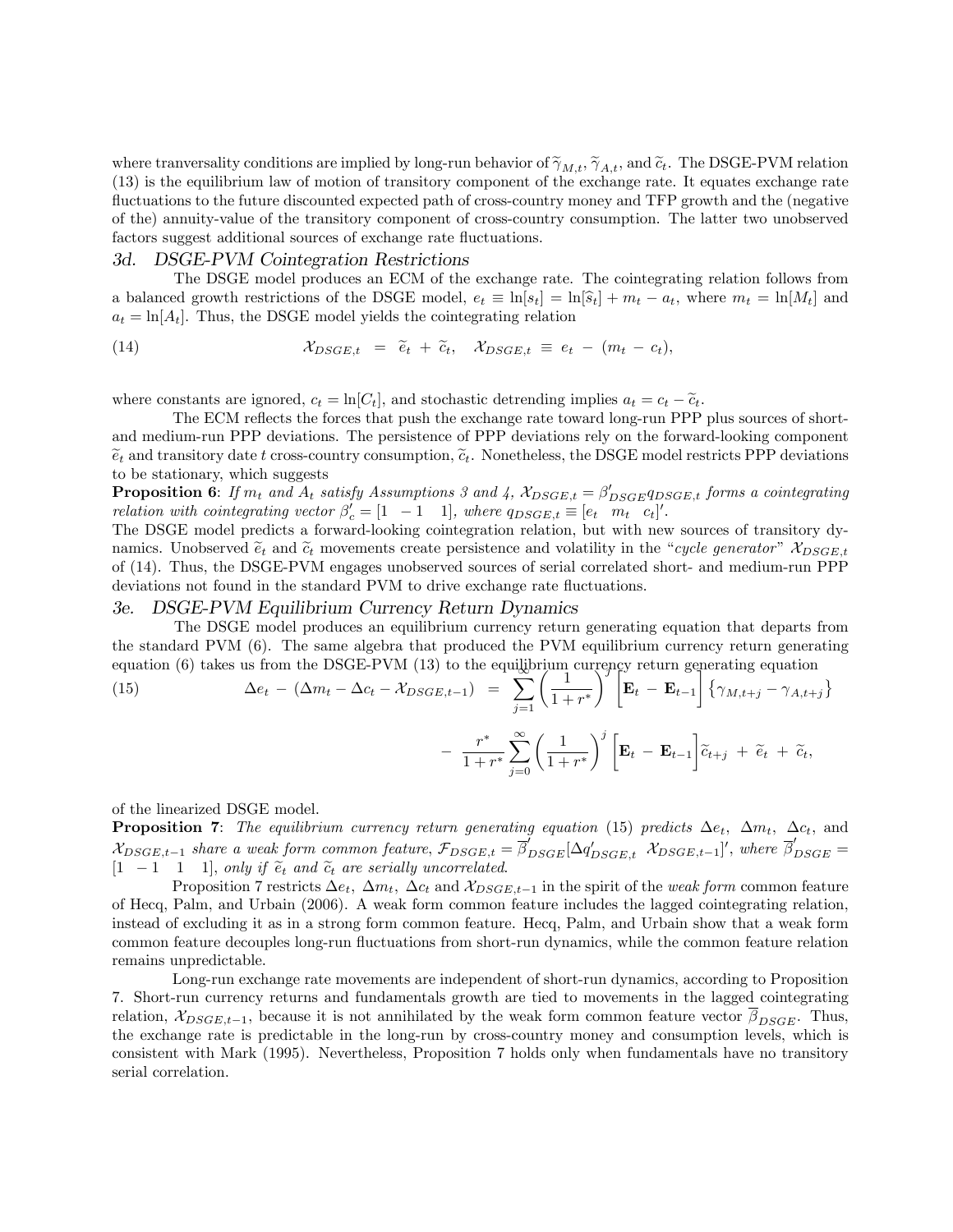The previous section reports tests for the lag length of levels VARs of exchange rates and fundamentals. The tests select VARs of order greater than one because the transitory component of fundamentals drive higher-order serial correlation in exchange rates. The equilibrium generating process of currency returns reveals the source of the serial correlation.

**Proposition 8:** Given  $\tilde{e}_t \sim ARMA(k_{e1}, k_{e2})$  and  $\tilde{c}_t \sim ARMA(k_{c1}, k_{c2})$  with maximum lag length k<sub>DSGE</sub>, the linear combination  $\mathcal{F}_{DSGE,t}$  is unpredictable beyond lag  $k_{DSGE}$ . It follows that the impulse response function of  $\Delta q_{DSGE,t}$  is linearly independent at horizons greater than  $k_{DSGE}$ .

Vahid and Engle (1997) and Schleicher (2007) develop the idea of a common feature that creates imperfectly synchronized or co-dependent cycles in VARMAs, VARs, and VECMs. Perfectly synchronized cycles imply impulse response functions that are white noise subsequent to impact and are associated with strong and weak form common features. The impulse response functions of imperfectly synchronized time series are collinear only after a finite forecast horizon.

Proposition 8 suggests that transitory cross-country money and consumption fluctuations drive exchange rate movements. It might be reasonable to expect that the DSGE model can generate transitory exchange rate fluctuations. However, if we add Assumption 4 to the assumptions of Proposition 8, the DSGE model predicts random walk dynamics for the exchange rate. Define the permanent component of  $m_t$  to be  $\mu_t$ , where  $\mu_{t+1} = \mu^* + \mu_t + \varepsilon_{\mu, t+1}, \ \varepsilon_{M, t+1} \sim \mathcal{N}(0, \sigma_{\varepsilon_M}^2)$ , and let  $a_{t+1} = a^* + a_t + \varepsilon_{A, t+1}, \ \varepsilon_{A, t+1} \sim \mathcal{N}(0, \sigma_{\varepsilon_A}^2)$ . Since stochastic detrending of cross-country money and cross-country consumption requires  $m_t = \mu_{M,t} + \tilde{m}_t$ and  $c_t = a_t + \tilde{c}_t$  (ignoring constants), the DSGE-PVM (13) becomes

(16) 
$$
\widetilde{e}_t = \sum_{j=1}^{\infty} \left( \frac{1}{1+r^*} \right)^j \mathbf{E}_t \{ \widetilde{m}_{t+j} - \widetilde{m}_{t+j-1} \} - \frac{r^*}{1+r^*} \sum_{j=0}^{\infty} \left( \frac{1}{1+r^*} \right)^j \mathbf{E}_t \widetilde{c}_{t+j}.
$$

If  $r^* \xrightarrow{p} 0$  and  $\widetilde{m}_t$  has a Wold representation, the present value (16) suggests

**Proposition 9:** Assume  $\widetilde{m}_t = \alpha_m(\mathbf{L})\varepsilon_{m,t}$ ,  $\alpha_m(\mathbf{Z}) = \sum_{j=0}^{\infty} \alpha_{m,j} \mathbf{Z}^j$ , and  $\sum_{j=0}^{\infty} \alpha_{m,j}^2 < \infty$ . As the DSGE-PVM discount factor  $\frac{1}{1+r^*}$  $\stackrel{p}{\longrightarrow}$  1,  $\tilde{e}_t = -\tilde{m}_t$ . In this case, the exchange rate is driven by permanent shocks. Let  $r^*$  go to zero (from above). Subsequent to applying the Wiener-Kolmogorov prediction formula, the present value (16) collapses to  $\tilde{e}_t = -\alpha_m(\mathbf{L})\varepsilon_{m,t}$ .<sup>11</sup> Next, impose Proposition 9 on the balanced growth condition  $e_t = \mu_t + \widetilde{m}_t - a_t + \widetilde{e}_t$ , which sets  $e_t = \mu_t - a_t$ . Thus, Proposition 9 generalizes the EW hypothesis that the exchange rate mimics a random walk when the PVM discount factor is near one and fundamentals are  $I(1)$  to the larger class of DSGE models.

The DSGE model also predicts random walk exchange rate dynamics given an assumption that parallels the common feature restriction of Proposition 5. When  $\tilde{m}_t$  and  $\tilde{c}_t$  are driven by the stationary process  $\varphi_t \sim ARMA(k_1, k_2)$ , the present value relation (16) collapses to  $\tilde{e}_t = -\varphi_t$  giving us

**Proposition 10:** If  $m_t$  and  $c_t$  share a common ARMA process, the exchange rate follows a random walk equal to the cross-country money trend,  $\mu_t$ , net of the level of cross-country TFP,  $a_t$ .

As Proposition 9 does, start with  $e_t = \mu_t - a_t + \widetilde{m}_t + \widetilde{e}_t$ . Next, substitute for  $\widetilde{m}_t$  and  $\widetilde{e}_t$  with  $\varphi_t$  to obtain  $e_t = \mu_t - a_t$ . Thus, restricting fundamentals to common ARMA process is sufficient for the DSGE model to impose a random walk on the exchange rate.

In summary, this section develops a DSGE-PVM of the exchange rate that generalizes and extends the EW hypothesis. The DGSE-PVM creates short- and medium-run PPP deviations in equilibrium exchange rates with persistence in the transitory components of cross-country money growth and consumption. However, the model also restricts the exchange rate to be a random walk when either the PVM discount factor is close to one and fundamentals have unit roots or cross-country money and consumption are  $I(1)$  and share a common ARMA process. The next section examines whether these predictions are consistent with the data.

## 4. Econometric Models and Methods

This section describes the empirical methods employed to estimate the DSGE model of the exchange rate. We estimate three multivariate UC-models of the exchange rate and cross-country money and

<sup>&</sup>lt;sup>11</sup>Sargent (1987) provides the relevant formulas in chapters XI.24 and XII.3.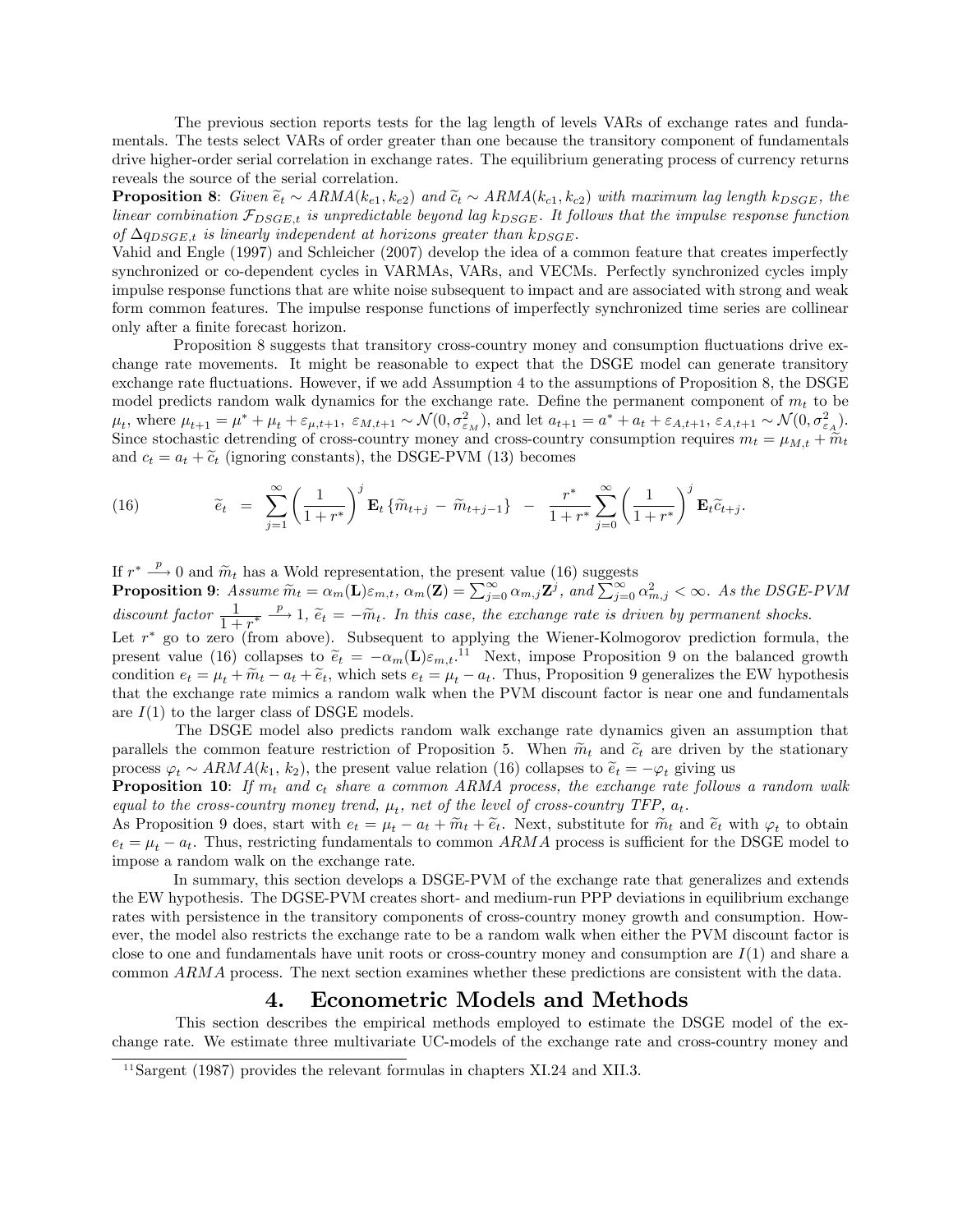consumption that are motivated by Propositions 8, 9, and 10. Proposition 8 suggests a UC model with separate transitory components for cross-country money and consumption, while a single transitory component is predicted by Propositions 9 and 10. The UC models are cast in state space form to evaluate the likelihood function of the data. This section also discusses priors of the UC model parameters as well as outlines procedures to draw from the posterior distribution.

#### 4a. State Space Forms of the UC Models

The UC models have state space forms that tie the exchange rate to its transitory component and the permanent and transitory components of cross-country money and consumption. Cross-equation restrictions arise in the UC model because the transitory component of the exchange rate is the DSGE-PVM (16). These restrictions are conditioned on specifications of the transitory components of cross-country money,  $\widetilde{m}_t$ , and cross-country consumption,  $\widetilde{c}_t$ . We assume  $\widetilde{m}_t$  is a  $\text{MA}(k_m)$ ,  $\widetilde{m}_t = \sum_{j=0}^{k_m} \alpha_j \varepsilon_{m,t-j}$ , where  $\alpha_0 \equiv 1$ and  $\varepsilon_{m,t} \sim \mathcal{N}(0, \sigma_{\varepsilon_m}^2)$ . For  $\tilde{c}_t$ , we employ a  $AR(k_c)$ ,  $\tilde{c}_t = \sum_{j=1}^{k_c} \theta_j \tilde{c}_{t-j} + \varepsilon_{c,t}$ , where  $\varepsilon_{c,t} \sim \mathcal{N}(0, \sigma_{\varepsilon_c}^2)$ . The permanent components of money and consumption are  $\mu_{t+1} = \mu^* + \mu_t + \varepsilon_{\mu,t+1}$ ,  $\varepsilon_{M,t+1} \sim \mathcal{N}(0, \sigma_{\varepsilon_M}^2)$ , and  $\ln[A_{t+1}] = a^* + a_t + \varepsilon_{A,t+1}, \, \varepsilon_{A,t+1} \sim \mathcal{N}(0, \sigma_{\varepsilon_A}^2)$ , respectively.

The UC model has distinct transitory cycles in cross-country money and consumption, under the hypothesis of Proposition 8. Given the permanent-transitory decompositions of  $m_t$  and  $c_t$  and substituting for the  $MA(k_m)$  of  $\widetilde{m}_t$  and the  $AR(k_c)$  of  $\widetilde{c}_t$  in the DSGE-PVM (16), gives the system of observation equations of the state space of the UC model

(17) 
$$
\begin{bmatrix} e_t \\ m_t \\ c_t \end{bmatrix} = \begin{bmatrix} 1 & -1 & \delta_{m,0} & \delta_{m,1} & \dots & \delta_{m,k_m} & \delta_{c,0} & \dots & \delta_{c,k_c-1} \\ 1 & 0 & 1 & \alpha_1 & \dots & \alpha_{k_m} & 0 & \dots & 0 \\ 0 & 1 & 0 & 0 & \dots & 0 & 1 & 0 & \dots \end{bmatrix} \mathcal{S}_{m,c,t},
$$

where  $\mathcal{S}_{m,c,t} = [\mu_t \ a_t \ \varepsilon_{m,t} \ \varepsilon_{m,t-1} \ \dots \ \varepsilon_{m,t-k_m} \ \tilde{c}_t \ \tilde{c}_{t-1} \ \dots \ \tilde{c}_{t-k_c+1}]',$  the factor loadings on  $\varepsilon_{m,t}$  and its lags are

(18) 
$$
\delta_{m,i} = \frac{r^*}{1+r^*} \sum_{j=i}^{k_m} \left(\frac{1}{1+r^*}\right)^{j-i} \alpha_j, \quad i = 0, \ldots, k_m,
$$

the factor loadings on  $\tilde{c}_t, \ldots, \tilde{c}_{t-k_c}$  are elements of the row vector

(19) 
$$
\delta_c = -s_c \frac{r^*}{1+r^*} \bigg[ \mathbf{I}_{k_c} - \frac{1}{1+r^*} \Theta \bigg]^{-1}, \quad s_c = [1 \quad \mathbf{0}_{1 \times k_c - 1}],
$$

and  $\Theta$  is the companion matrix of the AR( $k_c$ ) of  $\tilde{c}_t$ . The system of first-order state equations is

(20) 
$$
\mathcal{S}_{m,c,t+1} = \begin{bmatrix} \mu^* \\ a^* \\ 0 \\ \vdots \\ 0 \\ \vdots \end{bmatrix} + \begin{bmatrix} 1 & 0 & \dots & 0 & 0 & \dots & 0 \\ 0 & 1 & \dots & 0 & 0 & \dots & 0 \\ 0 & 0 & \dots & 0 & 0 & \dots & 0 \\ \vdots & \vdots & \vdots & \ddots & \vdots & \vdots & \vdots \\ 0 & 0 & \dots & 0 & \theta_1 & \dots & \theta_k \\ \vdots & \vdots & \vdots & \ddots & \vdots & \vdots \\ 0 & \vdots & \vdots & \vdots & \ddots & \vdots \\ 0 & \vdots & \vdots & \vdots & \vdots & \vdots \\ 0 & \vdots & \vdots & \vdots & \vdots & \vdots \\ 0 & 0 & \dots & 0 & \theta_1 & \dots & \theta_k \end{bmatrix} \mathcal{S}_{m,c,t} + \begin{bmatrix} \varepsilon_{\mu,t+1} \\ \varepsilon_{\mu,t+1} \\ \varepsilon_{m,t+1} \\ \varepsilon_{m,t+1} \\ \varepsilon_{c,t+1} \\ \varepsilon_{c,t+1} \\ 0 \\ 0 \\ (k_c-1)\times 1 \end{bmatrix},
$$

with the covariance matrix  $\Xi_{m,c} = \varepsilon_{m,c,t} \varepsilon'_{m,c,t}$  where  $\varepsilon_{m,c,t} = [\varepsilon_{\mu,t+1} \varepsilon_{A,t+1} \varepsilon_{m,t+1} \mathbf{0}_{k_m \times 1} \varepsilon_{c,t+1} \mathbf{0}_{(k_c-1) \times 1}]'.$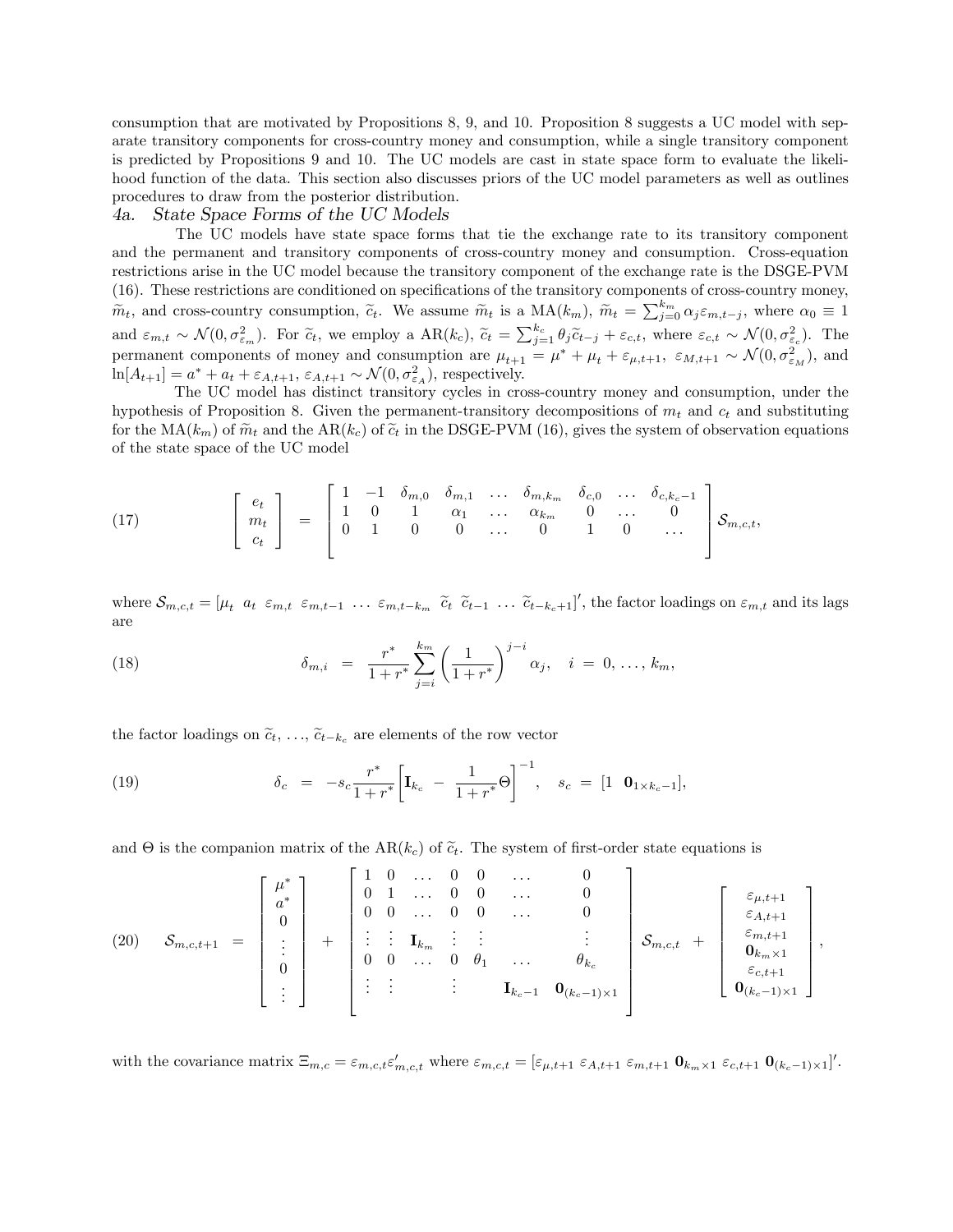Proposition 10 imposes one common feature on  $m_t$  and  $c_t$ . When  $\widetilde{m}_t = \widetilde{c}_t = \sum_{j=0}^{k_m} \alpha_j \varepsilon_{m,t-j} = \varphi_{m,t}$ , the state vector and observer system are  $\mathcal{S}_{m,t} = [\mu_t \ a_t \ \varepsilon_{m,t} \ \varepsilon_{m,t-1} \ \dots \ \varepsilon_{m,t-k_m}]'$  and

(21) 
$$
\begin{bmatrix} e_t \\ m_t \\ c_t \end{bmatrix} = \begin{bmatrix} 1 & -1 & 0 & 0 & \dots & 0 \\ 1 & 0 & 1 & \alpha_1 & \dots & \alpha_{k_m} \\ 0 & 1 & 1 & \alpha_1 & \dots & \alpha_{k_m} \end{bmatrix} \mathcal{S}_{m,t},
$$

respectively. In this case, the system of state equations becomes

(22) 
$$
\mathcal{S}_{m,t+1} = \begin{bmatrix} \mu^* \\ a^* \\ 0 \\ 0 \\ \vdots \\ 0 \end{bmatrix} + \begin{bmatrix} 1 & 0 & 0 & \dots & 0 & 0 \\ 0 & 1 & 0 & \dots & 0 & 0 \\ 0 & 0 & 0 & \dots & 0 & 0 \\ 0 & 0 & 1 & \dots & 0 & 0 \\ 0 & 0 & 0 & \ddots & 0 & 0 \\ 0 & 0 & 0 & \dots & 1 & 0 \end{bmatrix} \mathcal{S}_{m,t} + \begin{bmatrix} \varepsilon_{\mu,t+1} \\ \varepsilon_{A,t+1} \\ \varepsilon_{m,t+1} \\ 0 \\ \vdots \\ 0 \end{bmatrix},
$$

with covariance matrix  $\Xi_m = \varepsilon_{m,t} \varepsilon'_{m,t}$ .

Identifying the common feature with the transitory component of cross-country consumption produces a similar state space model. Define  $\varphi_{c,t} = \widetilde{m}_t = \widetilde{c}_t = \sum_{j=1}^{k_c} \theta_j \widetilde{c}_{t-j} + \varepsilon_{c,t}$ . This yields the system of observer equations

(23) 
$$
\begin{bmatrix} e_t \\ m_t \\ c_t \end{bmatrix} = \begin{bmatrix} 1 & -1 & 0 & 0 & \dots & 0 \\ 1 & 0 & 1 & 0 & \dots & 0 \\ 0 & 1 & 1 & 0 & \dots & 0 \\ 0 & 0 & 0 & \dots & 0 & 0 \end{bmatrix} \mathcal{S}_{c,t},
$$

and the system of state equations

(24) 
$$
\mathcal{S}_{c,t+1} = \begin{bmatrix} \mu^* \\ a^* \\ 0 \\ 0 \\ 0 \\ \vdots \\ 0 \end{bmatrix} + \begin{bmatrix} 1 & 0 & 0 & 0 & \dots & 0 & 0 \\ 0 & 1 & 0 & 0 & \dots & 0 & 0 \\ 0 & 0 & \theta_1 & \theta_2 & \dots & \theta_{k_c-1} & \theta_{k_c} \\ 0 & 0 & 1 & 0 & \dots & 0 & 0 \\ 0 & 0 & 0 & 1 & \dots & 0 & 0 \\ 0 & 0 & 0 & 0 & \ddots & 0 & 0 \\ 0 & 0 & 0 & 0 & 0 & 1 & 0 \end{bmatrix} \mathcal{S}_{c,t} + \begin{bmatrix} \varepsilon_{\mu,t+1} \\ \varepsilon_{A,t+1} \\ \varepsilon_{m,t+1} \\ 0 \\ 0 \\ \vdots \\ 0 \end{bmatrix},
$$

where  $\mathcal{S}_{c,t} = \begin{bmatrix} \mu_t & a_t & \tilde{c}_t & \tilde{c}_{t-1} & \dots & \tilde{c}_{t-k-1} \end{bmatrix}^t$  and  $\Xi_c = \varepsilon_{c,t} \varepsilon'_{c,t}$ .

Equations (21) and (22) (or (23) and (24)) represent standard state space models with a common transitory component,  $\varphi_{m,t}$  (or  $\varphi_{m,t}$ ), which lacks a direct impact on the exchange rate. Only the state space system (17) and (20) includes cross-equation restrictions whose sources is the linear approximation of the open economy DSGE model.

#### 4b. The UC Model and Its Likelihood Function

Equations (17) and (20) define the state space of a model with two transitory components,  $\tilde{m}$  and  $\tilde{c}$ . We label this unobserved components model  $UC_{m,c}$ . Its state spaced is mapped into the Kalman filter to evaluate the likelihood function as proposed by Harvey (1989) and Hamilton (1994).<sup>12</sup> Denote the likelihood

<sup>&</sup>lt;sup>12</sup>Also see Harvey, Trimbur, and van Dijk (2005). They use Bayesian methods to estimate trend- cycle decompositions of aggregate time series, but their models do not have rational expectations cross-equation restrictions.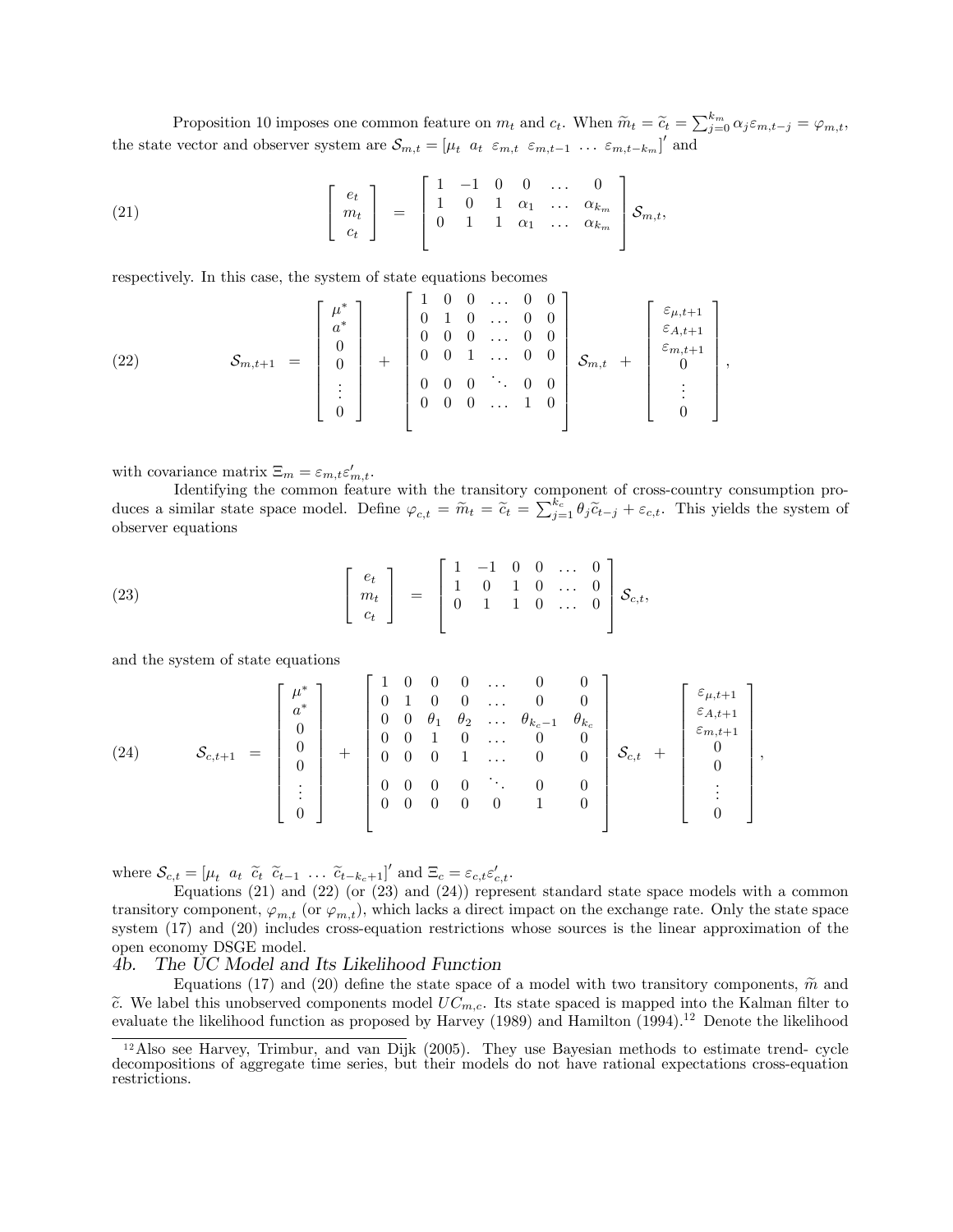$\mathcal{L}(\mathcal{Y}_t | \Gamma_{m,c}, U C_{m,c}),$  where  $\mathcal{Y}_t = [e_t \ m_t \ c_t]',$   $\Gamma_{m,c} = [\omega \ \mu^* \ a^* \ \alpha_1 \ \dots \ \alpha_{k_m} \ \theta_1 \ \dots \ \theta_{k_c} \ \sigma_{\mu} \ \sigma_a \quad \sigma_m \ \sigma_c \ \varrho_{a,c}]',$ the DSGE-PVM discount factor is  $\omega \equiv \frac{1}{1 + \epsilon}$  $\frac{1}{1+r^*}, \sigma_j$  is the standard deviation of shock innovation to  $j =$  $\mu$ , a,  $\tilde{m}$ , and  $\tilde{c}$ , and  $\varrho_{a,c}$  is the correlation coefficient of innovations to cross-country TFP trend and transitory component of cross-country consumption,  $\mathbf{E}\{\varepsilon_{a,t}\varepsilon_{c,t}\} = \varrho_{a,c}$ . For the UC model that only contains  $\widetilde{m}$ ,  $UC_m$ , the parameter vector is  $\Gamma_m = [\mu^* a^* \alpha_1 \dots \alpha_{k_m} \sigma_\mu \sigma_a \sigma_m]'$  with likelihood  $\mathcal{L}(\mathcal{Y}_t | \Gamma_m, U C_m)$ . When the only transitory component is  $\tilde{c}$ , the likelihood is  $\mathcal{L}(\mathcal{Y}_t | \Gamma_c, UC_c)$  where  $\Gamma_c = [\mu^* a^* \theta_1 \dots \theta_{k_c} \sigma_{\mu} \sigma_a \sigma_c \varrho_{a,c}]'.$ 4c. The Data

The sample runs from 1976Q1 to 2004Q4,  $T = 116$ . We have observations on the Canadian dollar – U.S. dollar exchange rate (average of period). The Canadian monetary aggregate is equated with M1 in current Canadian dollar, while for the U.S. we use the Board of Governors Monetary Base (adjusted for changes in reserve requirements) in current U.S. dollars. Consumption is the sum of non-durable and services expenditures in constant local currency units for both economies.<sup>13</sup> The aggregate data is seasonally adjusted and converted to per capita units. The data is logged and multiplied by 400, but neither demeaned nor detrended.

#### 4d. Priors

The second column of table 1 lists the priors of  $\Gamma_{m,c}$ . The parameter vector is appended with three parameters,  $\mu_e$ ,  $\tau_e$ , and  $\delta_a$ . The first two parameters account for the level and determinist growth rate of the exchange rate,  $e_t$ . The priors of  $\mu_e$  and  $\tau_e$  are set to capture the deterministic features of the exchange rate. The parameter  $\delta_a$  is the factor loading on cross-country TFP,  $a_t$ . The balanced growth restriction predicts  $\delta_a = -1$ , the (1, 2) element of the matrix of the observer equation (17). However, there is little information about  $\delta_a$ . Thus, we select a prior uniform distribution that contains -1.0, as well as values as small as negative ten. If  $\delta_a$  is small it indicates the inadequacy of the theoretical balanced growth restriction and the impact of permanent áuctuations in cross-country TFP on the exchange rate. Note that the factor loading on the permanent component of cross-country money  $m_t$  remains (normalized to) one.

We choose priors of the  $MA(k_m)$  of  $\widetilde{m}_t$  and  $AR(k_c)$  for  $k_m = k_c = 2$ . These lag lengths admit transitory cycles in cross-country money and consumption that allow for power at the business cycle frequencies, if the data wants. Normal priors for  $\theta_1$ ,  $\theta_2$ ,  $\alpha_1$ , and  $\alpha_2$  allow for disparate transitory behavior in  $\widetilde{m}_t$  and  $\tilde{c}_t$ . The prior means of  $\theta_1$ ,  $\theta_2$ ,  $\alpha_1$ , and  $\alpha_2$  are set to guarantee the relevant eigenvalues are strictly less than one. When a draw generates an eigenvalue greater than one for either the MA or AR parameters, the draw is discarded.

Priors on the standard deviations of the shock innovations reflect the lack of good information about these shocks. This explains the uniform priors on  $\sigma_{\mu}$ ,  $\sigma_{a}$ ,  $\sigma_{m}$ , and  $\sigma_{c}$ . However, we attach a normally distributed prior to the correlation of innovations to  $a_t$  and  $\tilde{c}_t$ ,  $\varrho_{a,c}$ . Its mean is negative to capture our prior that  $a_t$  is smoother than  $c_t$ . Since we have no information about the extent of the smoothness, the mean is -0.5 with a standard deviation of 0.2 that allows for values close to negative one or zero. Draws less than negative one are ignored. The correlation of innovations to  $\mu_t$  and  $\tilde{m}_t$  is fixed at zero because our belief that the sources and causes of permanent and transitory monetary shocks are unrelated.

The  $UC_{m,c}$  model has only one 'economic' parameter, the discount factor  $\omega = \frac{1}{1+r}$  $\frac{1}{1+r^*}$ . We adopt the Engel and West (2005) prior for  $\omega$ . They conjecture that for  $\omega \in [0.9, 0.999]$  to generate an exchange rate process observationally equivalent to a random walk depends crucially on the data. Hence, our prior on  $\omega$  is constructed to provide information about this conjecture. This is reflected by centering the mean of the prior of the normal distribution at 0.95 with a standard deviation 0.025. We toss out draws of  $\omega \notin [0.9, 0.999]$ .<br>4e. Estimation Methods Estimation Methods

The likelihood function of the UC models do not have analytic solutions. We approximate the likelihood  $\mathcal{L}(\mathcal{Y}_t | \Gamma, UC(i))$  with numerical methods based on the Metropolis-Hastings simulator. Our approach follows Rabanal and Rubio-Ramírez (2005). They exploit Bayesian estimation tools Geweke (1999) develops. The idea is to evaluate  $\mathcal{L}(\mathcal{Y}_t | \Gamma, UC(i))$  from the random walk Metropolis-Hastings simulator. The result is the posterior distribution of  $\Gamma$ , which is proportion to the likelihood multiplied by the prior. For this draft, we draw  $\mathcal{J} = 1,000,000$  replications from the posterior of the  $UC_{m,c}$ ,  $UC_m$ , or  $UC_c$  models.

<sup>&</sup>lt;sup>13</sup>This includes Canadian semi-durable expenditures.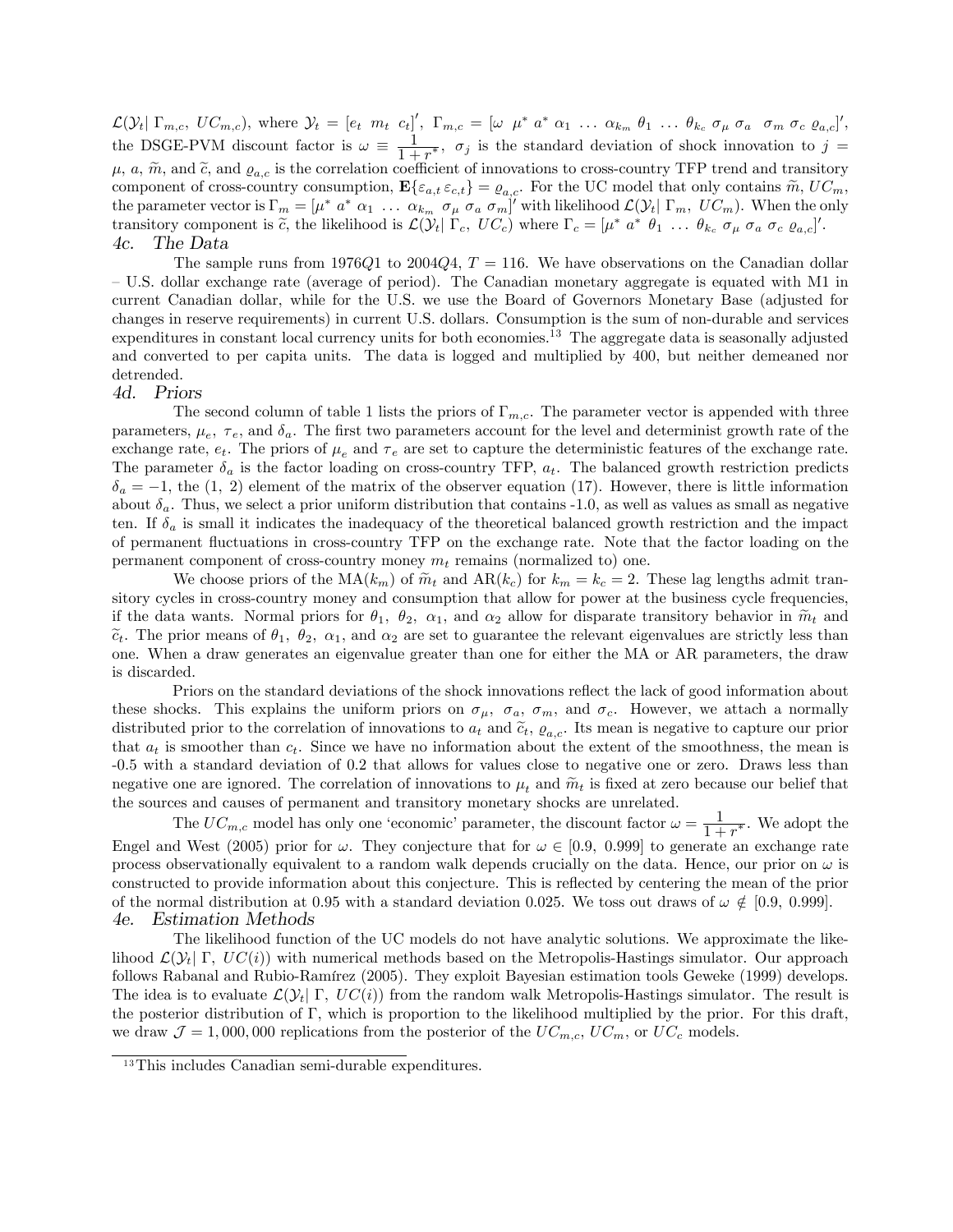## 5. Results [preliminary and subject to change]

This section reports the results of our empirical strategy. It presents parameter estimates of the UC model with independent transitory components in cross-country money and consumption. In the future, we plan on estimating UC models with only a common cycle tied either to  $\widetilde{m}_t$  or  $\widetilde{c}_t$ . Given posterior distributions, Rabanal and Rubio-Ramírez show how to use the posterior distribution to construct the marginal likelihood to conduct inference across competing models based on a proposal of Geweke (1999).

#### 5a. Parameter Estimates

Table 3 contains the posterior means of  $\Gamma$ , along with standard deviations of the posterior in parentheses. The key economic parameter is the discount factor  $\omega$ . Its posterior mean of 0.96 is economically sensible. However, a standard deviation of 0.02 suggests a lack of precision in the data about  $\omega$ , as filtered through the UC-model. It is not unreasonable to believe that  $\omega$  is as large as 0.99 or as small as 0.92, according to its 95 percent coverage interval. Thus, the posterior of  $\omega$  suggest the data will find it difficult to distinguish between the UC model and an independent random walk as the source of exchange rate dynamics. This provides support for the Engel and West (2005) conjecture.

The estimates of table 3 indicate that the MA(2) process of  $\tilde{m}_t$  and AR(2) process of  $\tilde{c}_t$  generate persistence. The posterior means of  $\theta_1 = 0.96$ , and  $\theta_2 = 0.04$  yield a leading eigenvalue of 0.95 from the associated companion matrix. An eigenvalue of 0.91 is produced by the posterior means of  $\alpha_1 = 0.54$  and  $\alpha_2 = 0.33$ . However, the smaller root is -0.36, which points to substantial short-run reversion in  $\tilde{m}_t$  to an own shock. Shock innovations to  $\tilde{m}_t$  are more volatile than to  $\tilde{c}_t$ , according to the estimates of  $\sigma_m = 1.67$ and  $\sigma_c = 0.70$ .

The random walk trends of cross-country money and TFP reveal the former to be more persistent than the latter by a factor of five. Table 3 shows that cross-country TFP is a relatively smooth process,  $\sigma_a = 0.30$ , which suggests permanent income dynamics are at work. Since  $\rho_{a,c} = -0.60$ , it reinforces the view of a smooth  $a_t$  process. Canadian TFP growth lags behind U.S. TFP growth by 0.7 percent per year, on average, because  $a^* = 0.18$ . The U.S. money stock grows more slowly in Canadian, but  $\sigma_{\mu} = 1.53$  makes the permanent component of cross-country money volatile.

The deterministic components of the exchange rate show the Canadian dollar was far from par and, on average, depreciated from 1976Q1 to 2004Q4, according to table 3. Estimates of  $\mu_e$  and  $\tau_e$  are 125.28 and 1.65, respectively. The former estimate sets the level of the Canadian dollar-U.S. dollar exchange rate at 1.37.

The posterior distribution of table 3 provides a large (in absolute value) factor loading,  $\delta_a$ , on crosscountry TFP. Although  $\sigma_{mu}$  is larger than  $\sigma_a$ , the response of the exchange rate to fluctuations in  $a_t$  is large,  $\delta_a = -8.07$ , and far away from the balanced growth restriction. The estimate of  $\delta_a$  also shows 'excess' sensitivity in the Canadian dollar-U.S. dollar exchange rate, which suggests the importance of real factors in driving its low frequency movements.

Table 4 presents posterior means of the factor loadings on the shocks to  $\tilde{m}_t$ ,  $\varepsilon_{m,t}$  and its lags, and on  $\tilde{c}_t$  and  $\tilde{c}_{t-1}$ . The estimated factor loadings reveal that the Canadian dollar-U.S. dollar exchange rate responds more to movements in  $\varepsilon_{m,t}$  and its lags than to fluctuations in the transitory component of  $\varepsilon_{c,t}$ . The implication is that transitory monetary shocks matter more for the exchange rate than real side shocks. 5b. Permanent-Transitory Decompositions

#### The permanent-transitory decomposition of cross-country money is found in figure 1. Actual crosscountry money is plotted as the solid (blue) in the top window of figure 1. Its trend is the (red) dot-dot line computed as the posterior mean by the passing the  $200,000$  draws of the vector of  $\Gamma$  and the data through the Kalman smoother.<sup>14</sup> The posterior mean of the cross-country money trend is smoother than its observed counterpart. The standard deviation of the growth rate of  $\mu_t$  is 1.13 compared to 2.37 for  $m_t$ .

The bottom window of figure 1 presents the posterior mean of  $\widetilde{m}_t$ . Rather than generating a cycle in  $\widetilde{m}_t$ , its posterior mean exhibits sharp short-run reversion in response to an own shock. For example, the first element of the autocorrelation function (ACF) of the posterior mean of  $\tilde{m}_t$  is  $-0.09$ . Note also that table 5 reports that  $\sigma_{\mu}$  is smaller than  $\sigma_{m}$ .

<sup>&</sup>lt;sup>14</sup>The Kalman smoother as described in Hamilton  $(1994)$ .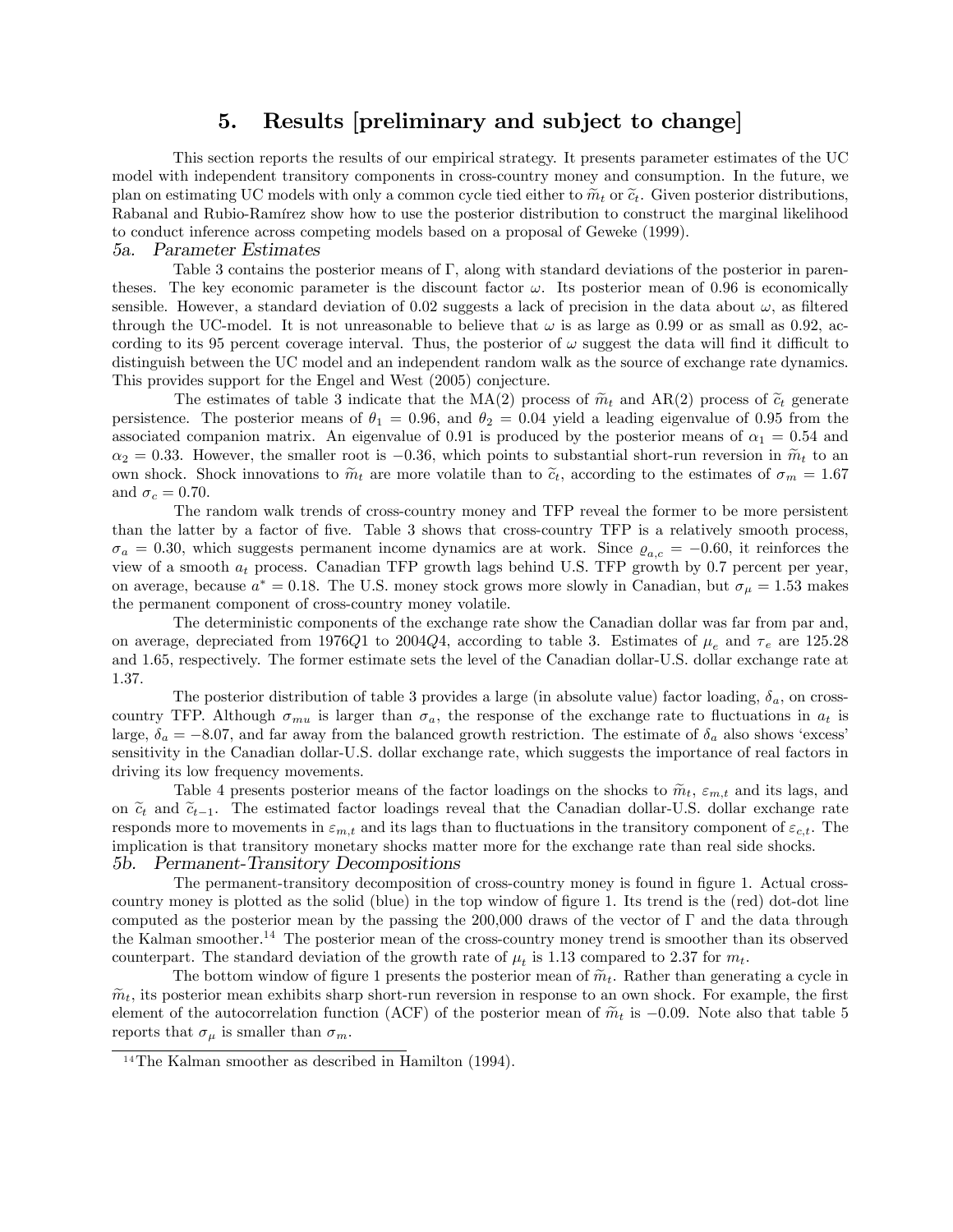The UC model generates a permanent-transitory decomposition of cross-country consumption with an economically significant cycle. The top window of figure 2 plots observed cross country consumption as the solid (blue) line and smoothed cross-country TFP as the dot-dot (red) line. Not surprisingly, the volatility of cross-country consumption dominates cross-country TFP áuctuations. The standard deviation of the latter is 0.59 compared to 0.27 for the latter.

Nonetheless, the posterior mean of cross-country TFP has an economically interesting story to tell. Cross-country TFP is flat in the latter 1970s, which reflects the productivity slowdown in the U.S. and catch up by Canada. By the 1980s, U.S. TFP is growing more rapidly than in Canada. This continues until the early 1990s, when Canadian TFP again recovers relative to U.S. TFP. At the end of the sample, the U.S.-Canadian TFP differential is expanding once more.

The plot of smoothed  $\tilde{c}_t$  appears in the bottom window of figure 2. The cycle in  $\tilde{c}_t$  is apparent and shows the impact of movements in cross-country TFP. The posterior mean of  $\tilde{c}_t$  is persistent and volatile. Its standard deviation is 2.01, while the leading term of the ACF gives a half-life to an own shock for  $\tilde{c}_t$  of nearly ten quarters.

The cycle of  $\tilde{c}_t$  has peaks and troughs that coincide with several U.S.-Canadian business cycles dates. For example, troughs in the posterior mean of  $\tilde{c}_t$  appear in 1981 and 1990 which also represent recessions dates in the U.S. and Canada. Since the end of the 1990 – 1991 recession, the rise in  $\tilde{c}_t$  points to persistent, but transitory, increase in U.S. consumption relative to Canada. However,  $\tilde{c}_t$  has been falling rapidly since a peak in 2001Q3, which corresponds to the end of the U.S. recession of 2001.

Figure 3 contain plots of the Canadian dollar-U.S. dollar exchange rate, its smoothed trend, and its smoothed cycle. Exchange rate fluctuations are dominated by trend  $\sim$  solid (blue) line  $\sim$  in the upper window of figure 3. Trend volatility is almost 2.5 times greater than observed in  $\tilde{e}_t$ , as shown in table 5. Although the volatility of  $\tilde{e}_t$  is relatively small, it is persistent. For example,  $\tilde{e}_t$  has the smallest standard deviation found in table 5, while the leading term of the ACF of  $\tilde{e}_t$  is 0.92. This persistence is directly tied to  $\tilde{e}_t$  because its correlation with  $\tilde{e}_t$  the exchange rate equals -0.99. Exchange rate trend growth and cross-country TFP growth are also negatively correlated at -0.87. Replacing  $\tilde{c}_t$  and cross-country TFP growth with  $\tilde{m}_t$  and  $m_t$ , yields correlations only of 0.22 and 0.31, respectively.

The strong negative correlation of the transitory component of the exchange rate with  $\tilde{c}_t$  help to interpret the Canadian dollar-U.S. dollar exchange rate cycle. Peaks in the transitory component of the Canadian dollar-U.S. dollar exchange rate occur either at or shortly after the end of recession. For example, the transitory component of the exchange rate peaks during the  $1990 - 1991$  recession, which is the last time the Canadian dollar approached par against the U.S. dollar. An exception is the end of the 2001 recession at which the Canadian reached a low of nearly 0.6 to the U.S. dollar. Thus, the transitory component of the exchange has economic content at the posterior mean of  $\Gamma$ , which includes  $\omega = 0.96$ .

5c. Exchange Rate Dynamics as  $\omega \longrightarrow 1$ 

Engel and West (2005) argue that the exchange rate will approximate a random walk when the discount factor is close to one and fundamentals have a unit root. Proposition 9 also predicts that  $\tilde{e}_t$  will collapse to zero pointwise in the  $1976Q1 - 2004Q4$  sample, as  $\omega \longrightarrow 1$ . The posterior distribution of  $\Gamma$  contains information about how close to one  $\omega$  needs to be to generate an approximate random walk in the exchange rate.

Figure 4 plots the smoothed  $\tilde{e}_t$  conditional on a draw from the posterior distribution of  $\Gamma$ . The draws are conditioned on the smallest, 16th percentile, 84th percentile, and largest draws of  $\omega$ . These are  $\omega = [0.906\ 0.944\ 0.978\ 0.999]$  and are represented by the solid (orange), dot-dot (green), dot-dash (pink), and dash-dash (black) lines, respectively. The plots of  $\tilde{e}_t$  exhibit similar behavior with two exceptions. First, the volatility of  $\tilde{e}_t$  is compressed as  $\omega$  moves toward one. This is reflected in the standard deviations of  $\tilde{e}_t$  that are 1.78, 0.93, 0.45, and 0.07 for  $\omega = [0.906 \ 0.944 \ 0.978 \ 0.999]$ , respectively. Second,  $\tilde{e}_t$  is smooth and never strays far from zero at  $\omega = 0.999$ . For example,  $\tilde{e}_t$  is no larger than 0.116 and no smaller than -0.14 for  $\omega = 0.999$ , while it varies between 3.332 and 3.568 given  $\omega = 0.906$ . This suggests plots of the transitory component of the exchange rate are economically interesting when draws from  $\Gamma$  produce a  $\omega$  below the posterior mean. Thus, it is most likely difficult for the data to distinguish between an independent random walk and the restrictions imposed by the DSGE-PVM model.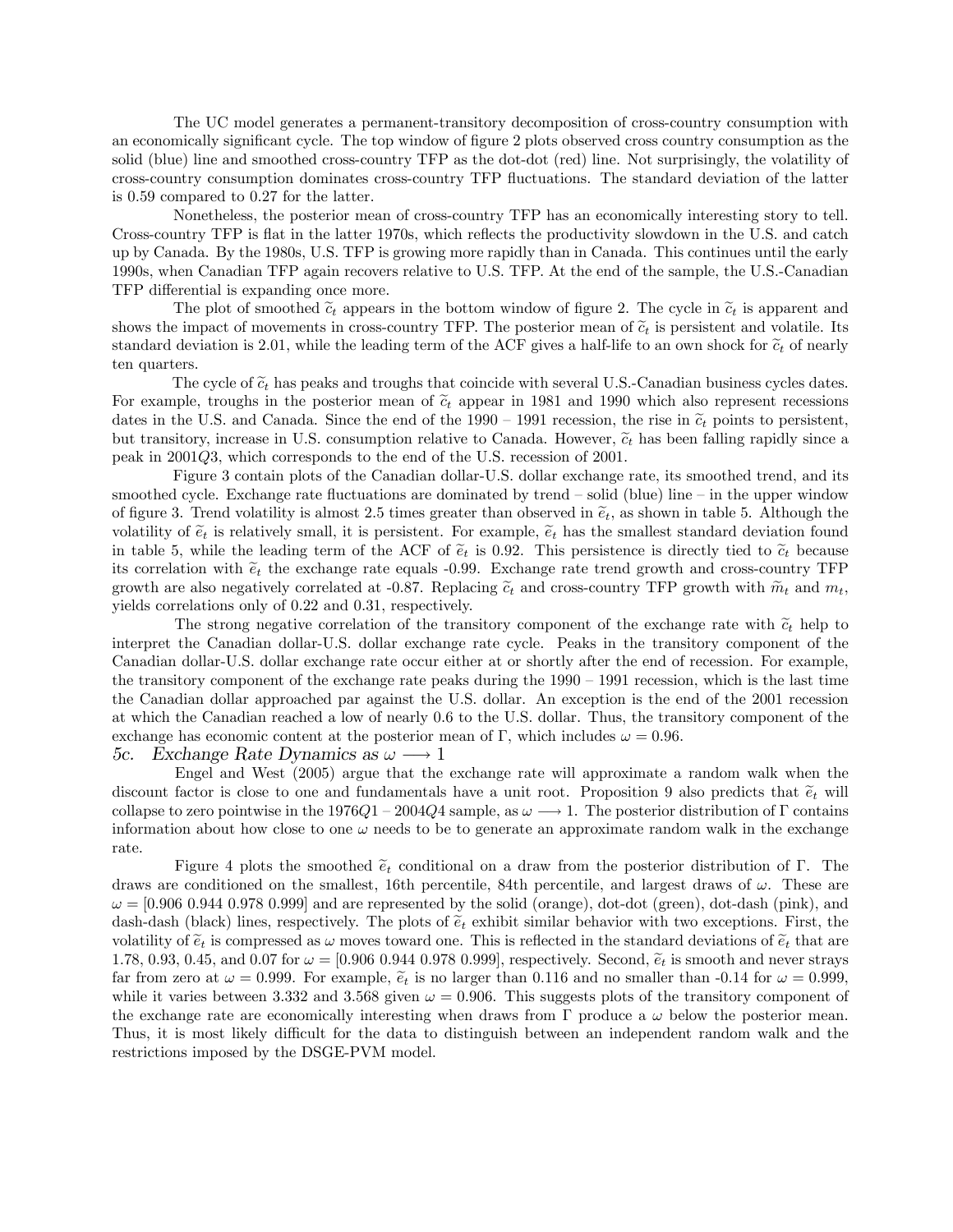## 6. Conclusion

Economists have little to say about the impact of policy on currency markets without a theory of exchange rate determination that is empirically relevant. According to Engel and West (2005), the near random walk behavior of exchange rates explain the failure of equilibrium models to fit the data or to find any model that systematically beats it at out-of-sample forecasting. They produce a random walk in the exchange rate by restricting the standard present-value model (PVM) with a unit root in a fundamental and a discount factor close to one.

This paper complements, extends, and generalizes Engel and West (2005). We find that the standard PVM places common trend and common cycle restrictions on the exchange rate and its fundamental. Under the former restriction and a large interest (semi-)elasticity of money demand, the exchange rate collapses to a martingale. We also show that the exchange rate approximates a random walk when only the common cycle restriction holds.

We also construct a PVM of exchange rates from a dynamic stochastic general equilibrium (DSGE) model. The DSGE-PVM places restrictions on the exchange rate and its fundamental similar to those of the standard PVM. For example, the exchange rate is dominated by permanent shocks in the DSGE-PVM, as its discount factor approaches one. Thus, we extend and generalize the Engel and West (2005) random walk result to a wider class of DSGE models.

Our empirical results support the view that it is difficult for the data to choose between exchange rate models when the discount factor is close to one. Preliminary estimates of the DSGE model suggest that the Canadians-U.S. data place similar weight on discount factors of 0.99 as on 0.96. At the latter estimate, the transitory component of the exchange rate has economic and statistical significance, while at the former it does not. This challenges future research to develop DSGE models that are superior to the random walk in- and out-of-sample.

## References

[1]

- Beveridge, S., C.R. Nelson. 1981. A New Approach to Decomposition of Economic Time Series into Permanent and Transitory Components with Particular Attention to Measurement of the Business Cycle. Journal of Monetary Economics 7,  $151 - 174$ .
- Bilson, J.F.O. 1978. Rational Expectations and the Exchange Rate. in Frenkel, J.A., H.G. Johnson, The Economics of Exchange Rates: Selected Studies, Addison-Wesley, Reading, MA.
- Campbell, J.Y., R. Shiller. 1987. Cointegration and Tests of Present Value Models. Journal of Political Econ $omy$  93, 1062 – 1088.
- Diebold, F.X., J.M. Nason. 1990. Nonparametric Exchange Rate Prediction. Journal of International Economics  $28, 315 - 332.$
- Dornbusch, R., 1976. Expectations and Exchange Rate Dynamics. Journal of Political Economy 84, 1161 1176.
- Engel, C., J.H. Rogers, A.K. Rose. 2003. Empirical Exchange Rate Models. Journal of International Economics 60,  $1 - 2$ .
- Engel, C., K.D. West, 2005. Exchange Rates and Fundamentals. Journal of Political Economy 113, 485  $-$ 517.
- Engle, R.F., J.V. Issler, 1995. Estimating Common Sectoral Cycles. Journal of Monetary Economics 35, 83 113.
- Engle, R.F., S. Kozicki, 1993. Testing for Common Features. Journal of Business and Economics Statistics  $11, 369 - 395.$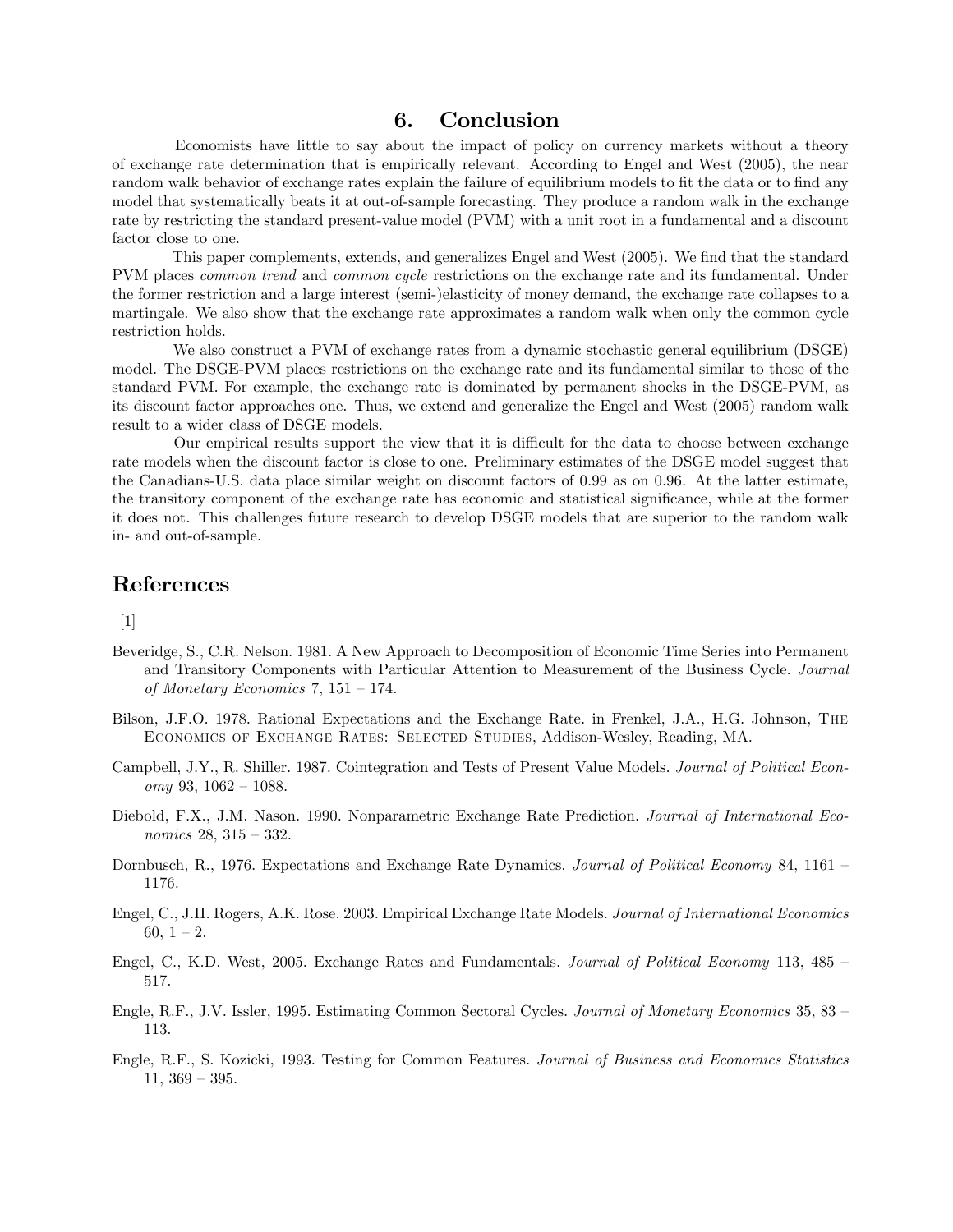- Frankel, J.A., 1979. On the Mark: A Theory of Floating Exchange Rates Basedon Real Interest Rate Differentials. American Economics Review  $69, 610 - 622$ .
- Gelman, A., J.B. Carlin, H.S. Stern, D.B. Rubin, 2003, Bayesian Data Analysis, Second Edition, Chapman and Hall, New York, NY.
- Gençay, R., 1999. Linear, Non-linear and Essential Foreign Exchange Rate Prediction with Simple Technical Trading Rules. Journal of International Economics 47,  $91 - 107$ .
- Geweke, J., 1999. Using Simulation Methods for Bayesian Econometric Models: Inference, Development and Communication. Econometric Reviews  $18$ ,  $1 - 126$ .
- Hamilton, J.D., 1994, Time Series Analysis, Princeton University Press, Princeton, NJ.
- Hansen, L.P., W. Roberds, T.J. Sargent. 1991. Time Series Implications of Present Value Budget Balance and of Martingale Models and Consumption and Taxes. in Hansen, L.P., T.J. Sargent (eds.), Rational Expectations Econometrics, Westview Press, Boulder, CO.
- Harvey, A.C., Forecasting, Structural Time Series Models and the Kalman Filter, Cambridge University Press, Cambridge, England.
- Harvey, A.C., T.M. Trimbur, H.K. van Dijk. 2005. Trends and Cycles in Economic Time Series: A Bayesian Approach. manuscript, Faculty of Economics and Politics, Cambridge University.
- Hecq, A., F.C. Palm, J-P. Urbain. 2006. Testing for Common Cyclical Features in VAR Models with Cointegration. Journal of Econometrics forthcoming.
- Hecq, A., F.C. Palm, J-P. Urbain. 2003. Common Cyclical Features in VAR Models with Cointegration. manuscript, Department of Quantitative Economics, Maastricht University.
- Hecq, A., F.C. Palm, J-P. Urbain. 2000. Permanent-Transitory Decomposition in VAR Models with Cointegration and Common Cycles. Oxford Bulletin of Economics and Statistics 62, 511 – 532.
- Johansen, S. 1991. Estimation and Hypothesis Testing of Cointegration Vectors in Gaussian Vector Autoregressive Models. *Econometrica* 59,  $1551 - 1580$ .
- Johansen, S. 1994. The Role of the Constant and Linear Terms in Cointegration Analysis and Nonstationary Variables. *Econometric Reviews*  $13, 205 - 229$ .
- Kilian, L., M.P. Taylor. 2003. Why Is It So Difficult to Beat the Random Walk Forecast of Exchange Rates? Journal of International Economics  $60, 85 - 107$ .
- MacKinnon, J.G., A.A. Haug, L. Michelis. 1999. Numerical Distributions of Likelihood Ratio Tests of Cointegration. Journal of Applied Econometrics  $14, 563 - 577$ .
- MacDonald, R., M.P. Taylor. 1993. The Monetary Approach to the Exchange Rates: Rational Expectations, Long-Run Equilibrium, and Forecasting. IMF Staff Papers  $40, 89 - 107$ .
- Maheswaran, S., C.A. Sims. 1993. Empirical Implications of Arbitrage-Free Asset Markets. in Phillips, P.C.B. (ed.), Models, Methods and Applications of Econometrics, Blackwell Publishing, Oxford, UK.
- Mark, N. 1995. Exchange Rates and Fundamentals: Evidence on Long-Horizon Predictability. American Economics Review 85,  $201 - 218$ .
- Mark, N., D. Sul, 2003. Cointegration Vector Estimation by Panel DOLS and Long-Run Money Demand. Oxford Bulletin of Economics and Statistics  $65, 665 - 680$ .
- Meese, R.A., 1986. Testing for Bubbles in Exchange Markets: A Case of Sparkling Rates. Journal of Political Economy 94,  $345 - 373$ .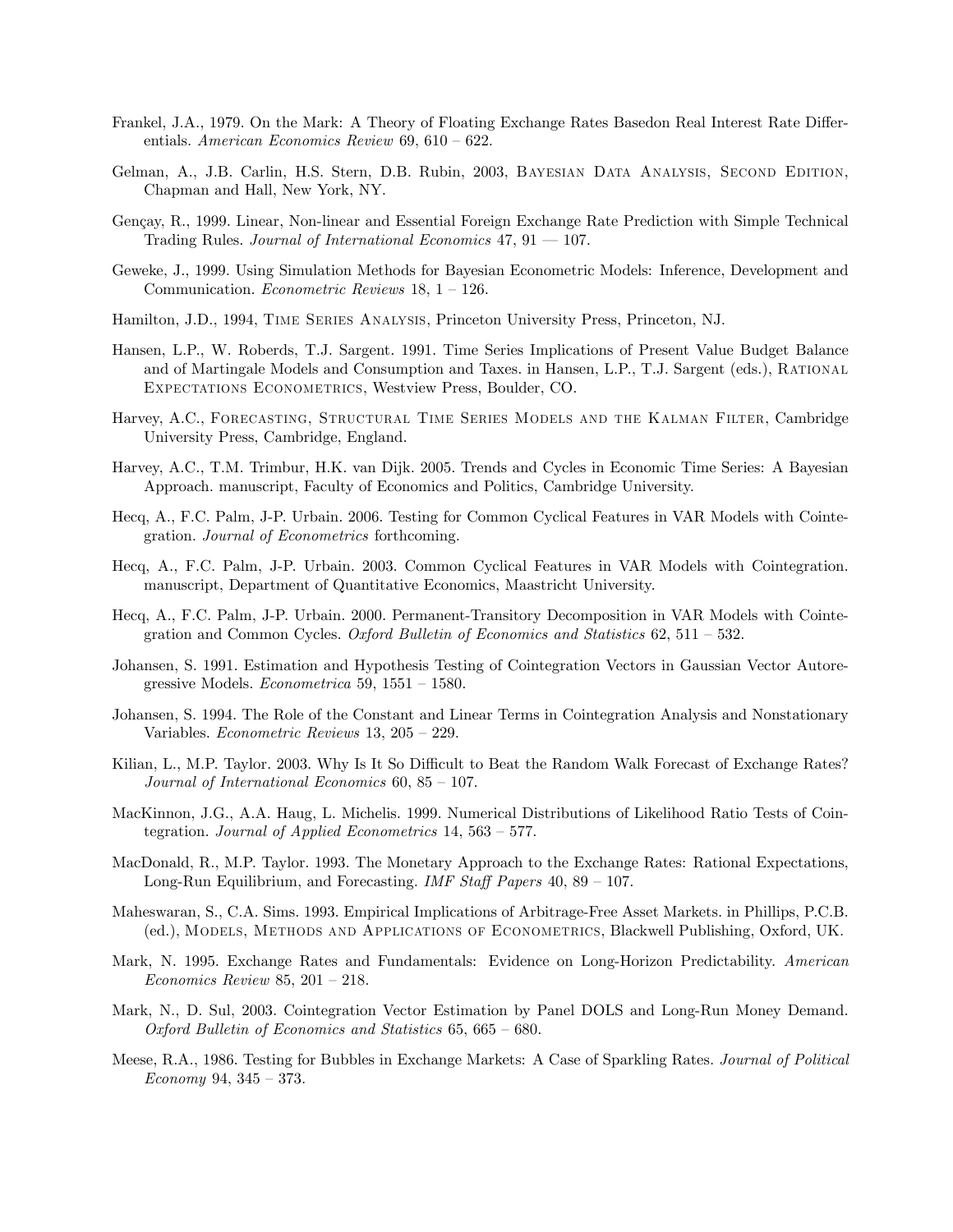- Meese, R.A., K. Rogoff. 1983a. "Empirical Exchange Rate Models of the Seventies. Journal of International Economics 14,  $3 - 24$ .
- Meese, R.A., K. Rogoff. 1983b. The Out-of-Sample Failure of Exchange Rate Models: Sampling Error or Misspecification. in Frenkel, J.A. (ed.), EXCHANGE RATE AND INTERNATIONAL ECONOMICS, University of Chicago Press, Chicago, IL.
- Meese, R.A., A.K. Rose. 1991. Nonlinear, Nonparametric, Nonessential Exchange Rate Determination. Review of Economic Studies 58,  $192 - 196$ .
- Morley, J.C., C.R. Nelson, E. Zivot. 2003. Why Are Beveridge-Nelson and Unobserved Component Decompositions of GDP So Different?. Review of Economics and Statistics 85,  $235 - 234$ .
- Osterwald-Lenum, M. 1992. Quantiles of the Asymptotic Distribution of the Maximum Likelihood Cointegration Rank Test Statistics, Oxford Bulletin of Economics and Statistics 54, 461  $-$  472.
- Rabanal, P., J.F. Rubio-Ramírez. 2005. Comparing New Keynesian Models of the Business Cycle: A Bayesian Approach. Journal of Monetary Economics  $52$ ,  $1151 - 1166$ .
- Rao, C.S. 1973. Linear Statistical Inference, Wiley, Ltd., New York, NY.
- Sargent, T.J. 1987. Macroeconomic Theory, Second Edition, Academic Press, New York, NY.
- Schleicher, C. 2007. Codependence in Cointegrated Autoregressive Models. Journal of Applied Econometrics  $22, 137 - 159.$
- Sims, C.A. 1980. Macroeconomics and Reality. *Econometrica* 48,  $1 48$ .
- Sims, C.A., Stock, J.H., M.W. Watson. 1990. Inference in Linear Time Series Models with Some Unit Roots. Econometrica 58,  $113 - 144$ .
- Stock, J.H., M.W. Watson. 1988. Testing for Common Trends. Journal of the American Statistical Association 83,  $1097 - 1107$ .
- Vahid, F., R.F. Engle. 1997. Codependent Cycles. Journal of Econometrics 80,  $199 221$ .
- Vahid, F., R.F. Engle. 1993. Common Trends and Common Cycles. Journal of Applied Econometrics 8, 341  $-360.$
- Watson, M.W. 1986. Univariate Detrending Methods with Stochastic Trends. Journal of Monetary Economics  $18, 49 - 75.$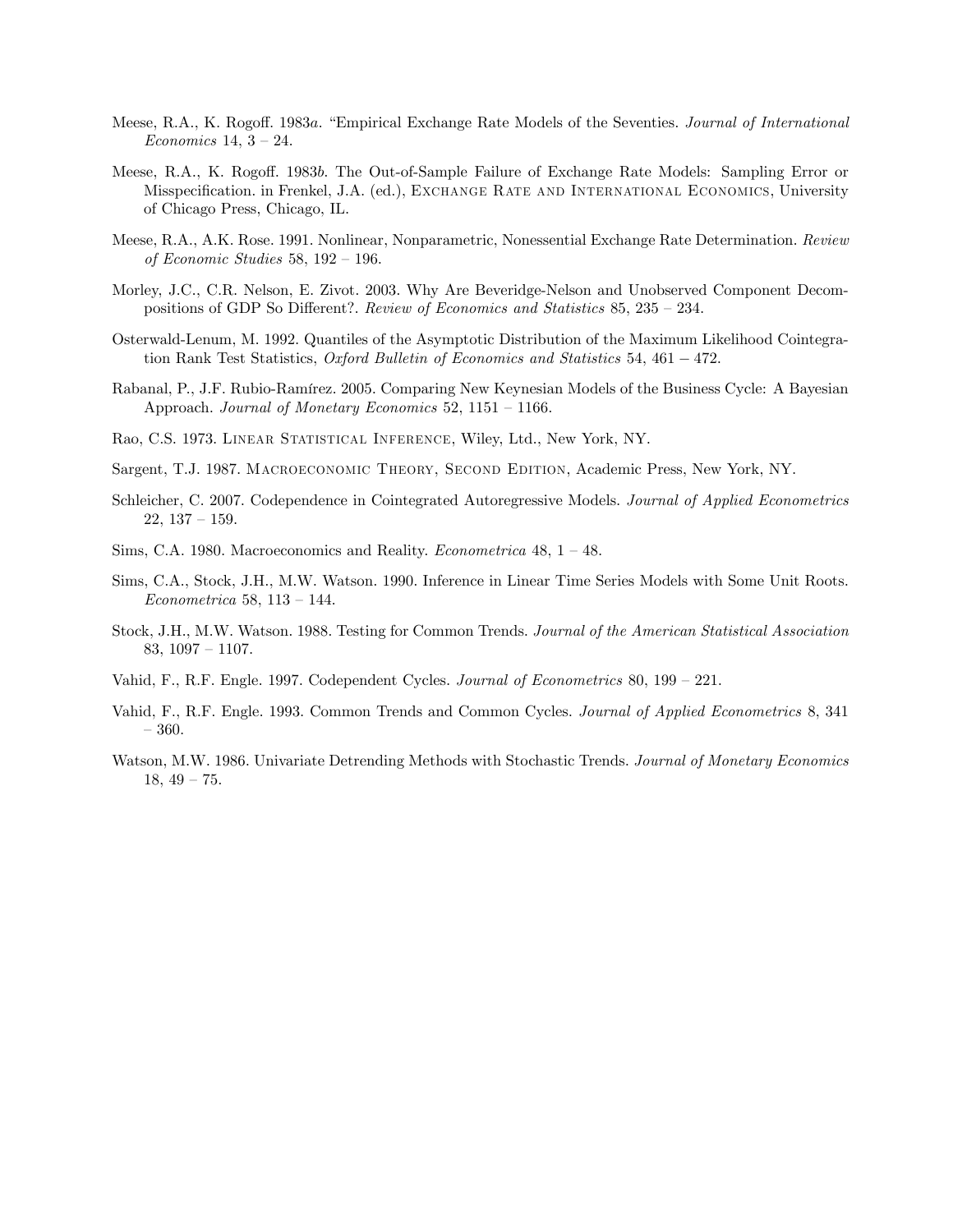# Table 1: Summary of Propositions

| $Standard-PVM$<br>Proposition 1: | PVM Predicts Exchange Rate and Fundamentals<br>Cointegrate; Campbell and Shiller (1987).                                                 |
|----------------------------------|------------------------------------------------------------------------------------------------------------------------------------------|
| <b>Proposition 2:</b>            | Currency Returns Are a $ECM(0)$ .                                                                                                        |
| <b>Proposition 3:</b>            | $VECM(0)$ Imply Common Trend and Common Cycle for<br>Exchange Rate and Fundamental.                                                      |
| <b>Proposition 4:</b>            | Exchange Rate Approximates a Martingale as $\frac{1}{\phi} \longrightarrow 0$ .                                                          |
| <b>Proposition 5:</b>            | If Currency Returns and Fundamental Growth Share a<br>Co-Feature and $\frac{1}{\phi} \longrightarrow 0$ , Verify EW's (2005) Hypothesis. |
| $DSGE-PVM$<br>Proposition 6:     | DSGE Model Produces PVM to Replicate <b>Proposition 1</b> .                                                                              |
| <b>Proposition 7:</b>            | DSGE Model Imposes Co-Feature on Currency Returns<br>and Fundamental Growth when No Serial Correlation<br>in Fundamental Growth.         |
| <b>Proposition 8:</b>            | Currency Returns and Fundamental Growth Are<br>Co-Dependent with Serial Correlation in Fundamental.                                      |
| Proposition 9:                   | Generalize EW (2005) Hypothesis to Wider Class of<br>Open Economy DSGE Models.                                                           |
| <b>Proposition 10:</b>           | Generalize <b>Proposition 5</b> to Wider Class of<br>Open Economy DSGE Models.                                                           |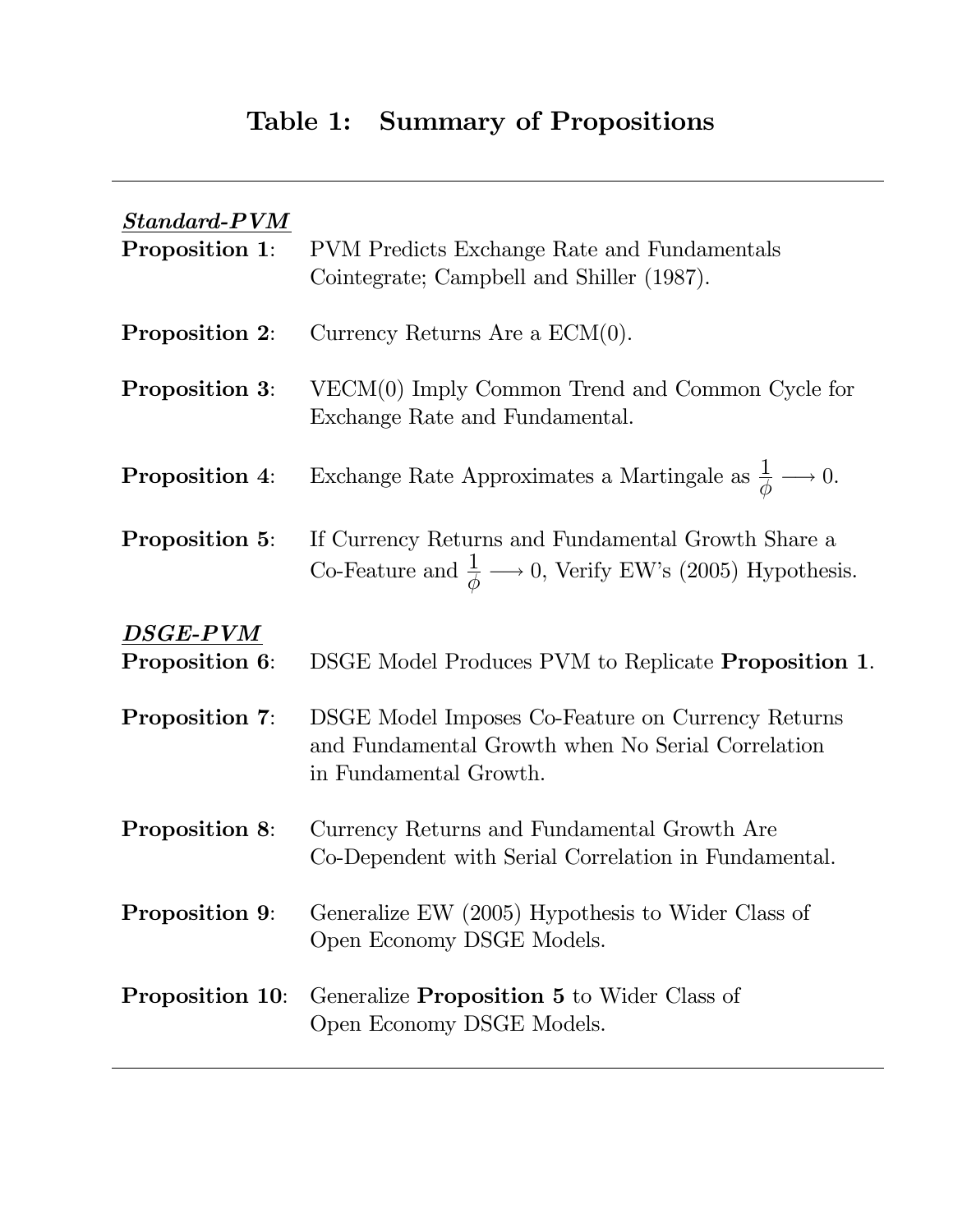## Table 2: Tests of Propositions 1, 3, and 5

|  | Sample: | 1976Q1 | 2004Q4 |
|--|---------|--------|--------|
|--|---------|--------|--------|

|                                                           | Canada<br>&U.S. | Japan<br>&U.S. | U.K.<br>&U.S. |
|-----------------------------------------------------------|-----------------|----------------|---------------|
| <b>Proposition 3:</b> $VECM(0)$                           |                 |                |               |
| Levels VAR Lag Length                                     | 8               | 5              | 4             |
| LR statistic $p$ -value                                   | (0.02)          | (0.01)         | (0.09)        |
| <b>Proposition 1:</b> Common Trend<br>Cointegration Tests |                 |                |               |
| Model                                                     | Case $2*$       | Case 1         | Case 1        |
| $\lambda$ -Max statistic                                  | 4.86            | 0.20           | 2.27          |
|                                                           | 17.28           | 4.64           | 12.32         |
| Trace statistic                                           | 4.86            | 0.20           | 2.27          |
|                                                           | 12.42           | 4.43           | 10.04         |
| <b>Proposition 5: Common Cycle</b>                        |                 |                |               |
| Sq. Canonical Correlations                                | 0.30            | 0.44           | 0.19          |
|                                                           | 0.09            | 0.08           | 0.07          |
| $\chi^2$ statistic p-value                                | (0.01)          | (0.00)         | (0.00)        |
|                                                           | (0.69)          | (0.21)         | (0.12)        |
| $F$ -statistic p-value                                    | (0.00)          | (0.00)         | (0.00)        |
|                                                           | (0.61)          | (0.19)         | (0.11)        |

The level of fundamentals equals cross-country money netted with cross-country output calibrated to a unitary income elasticity of money demand. The money stocks (outputs) are measured in current (constant) local currency units and per capita terms. A constant and linear time trend are included in the level VARs. The LR statistics employ the Sims (1980) correction and have standard asymptotic distribution according to results in Sims, Stock, and Watson (1990). The case 2<sup>\*</sup> and case 1 model definitions are based on Osterwald-Lenum (1992). MacKinnon, Haug, and Michelis (1999) provide five percent critical values of 8.19 (8.19) and 18.11 (15.02) for the case 2\* model  $\lambda$ -max (trace) tests and 3.84 (3.84) and 15.49 (14.26) for the case 1 model. The common feature tests compute the canonical correlations of  $\Delta e_t$  and  $\Delta m_t - \Delta y_t$ . The common feature null is all or a subset of the canonical correlations are zero. See Engle and Issler (1995) and Vahid and Engle (1993) for details.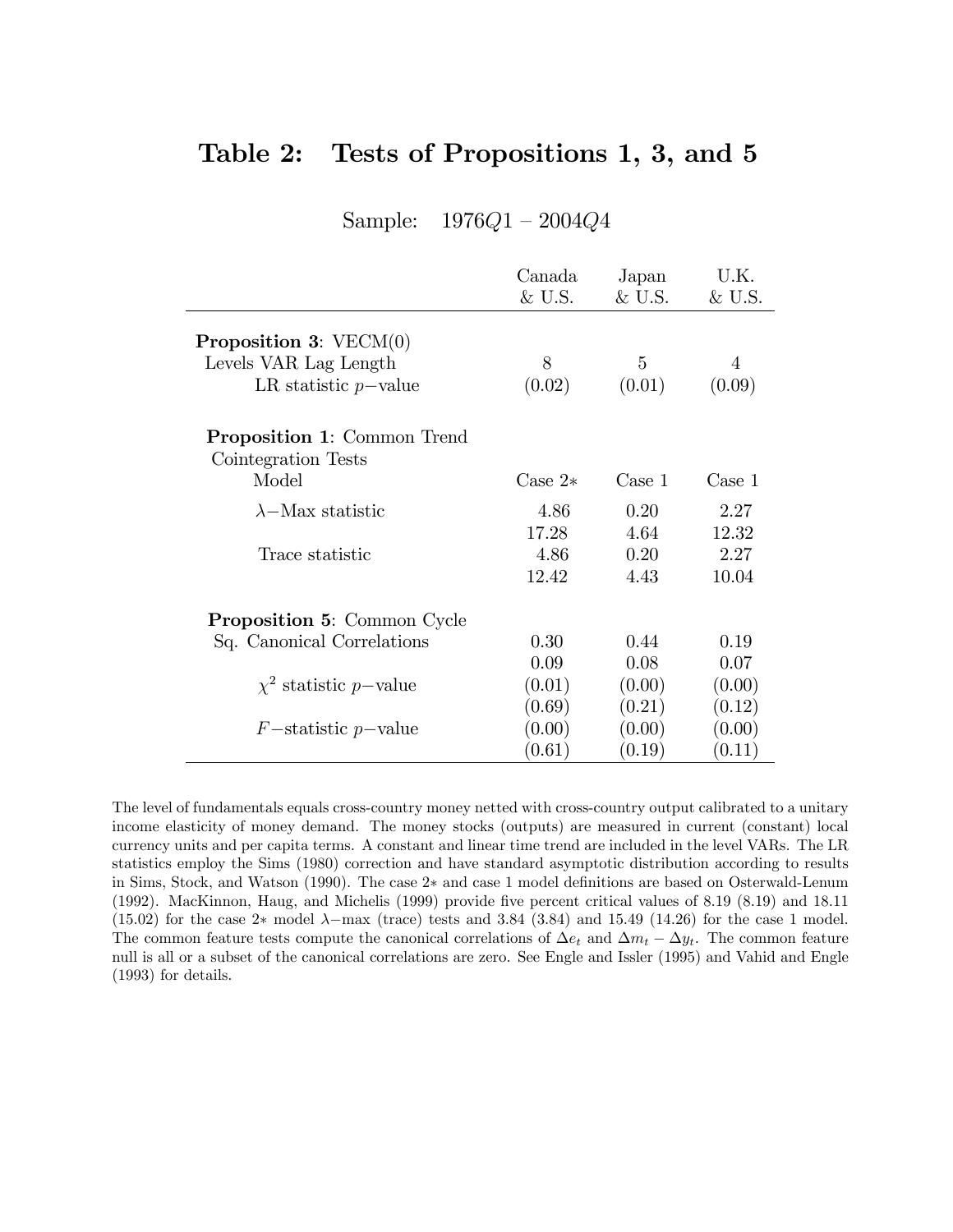|                       |                  | Two                         | Money | Consumption |
|-----------------------|------------------|-----------------------------|-------|-------------|
| Parameter<br>$\omega$ | Priors<br>Normal | Cycles<br>$\overline{0.96}$ | Cycle | Cycle       |
|                       | [0.95, 0.025]    | (0.02)                      |       |             |
| $\theta_1$            | Normal           | 0.91                        |       |             |
|                       | [0.7, 0.2]       | (0.05)                      |       |             |
| $\theta_2$            | Normal           | 0.04                        |       |             |
|                       | $[-1.0, 0.3]$    | (0.05)                      |       |             |
| $\alpha_1$            | Normal           | 0.54                        |       |             |
|                       | [0.4, 0.2]       | (0.05)                      |       |             |
| $\alpha_2$            | Normal           | 0.33                        |       |             |
|                       | [0.2, 0.1]       | (0.05)                      |       |             |
| $\mu^*$               | Normal           | $-0.17$                     |       |             |
|                       | $[-0.2, 0.1]$    | (0.07)                      |       |             |
| $a^*$                 | Normal           | 0.18                        |       |             |
|                       | [0.1, 0.1]       | $(0.23 \times 10^{-2})$     |       |             |
| $\sigma_{\mu}$        | Uniform          | 1.53                        |       |             |
|                       | [0.0, 2.0]       | (0.14)                      |       |             |
| $\sigma_a$            | Uniform          | 0.30                        |       |             |
|                       | [0.0, 1.0]       | (0.03)                      |       |             |
| $\sigma_m$            | Uniform          | 1.67                        |       |             |
|                       | [0.0, 2.0]       | $(0.13 \times 10^{-2})$     |       |             |
| $\sigma_c$            | Uniform          | 0.70                        |       |             |
|                       | [0.0, 1.0]       | (0.01)                      |       |             |
| $\varrho_{a,c}$       | Normal           | $-0.60$                     |       |             |
|                       | $[-0.5, 0.2]$    | (0.06)                      |       |             |
| $\mu_e$               | Normal           | 125.28                      |       |             |
|                       | [100.0, 15.0]    | (6.89)                      |       |             |
| $\tau_e$              | Normal           | $1.65\,$                    |       |             |
|                       | [1.0, 0.5]       | (0.15)                      |       |             |
| $\delta_a$            | Uniform          | $-8.07$                     |       |             |
|                       | $-10.0, 0.0]$    | (0.31)                      |       |             |

## Table 3: Estimates of the UC-Models

Posterior Means

For the parameters with a normal prior, the first value in brackets is the degenerate prior and the second the prior standard deviation. Priors for the  $\theta$ s are on the unconstrained AR coefficients. The associated posterior means are for constrained AR coefficients.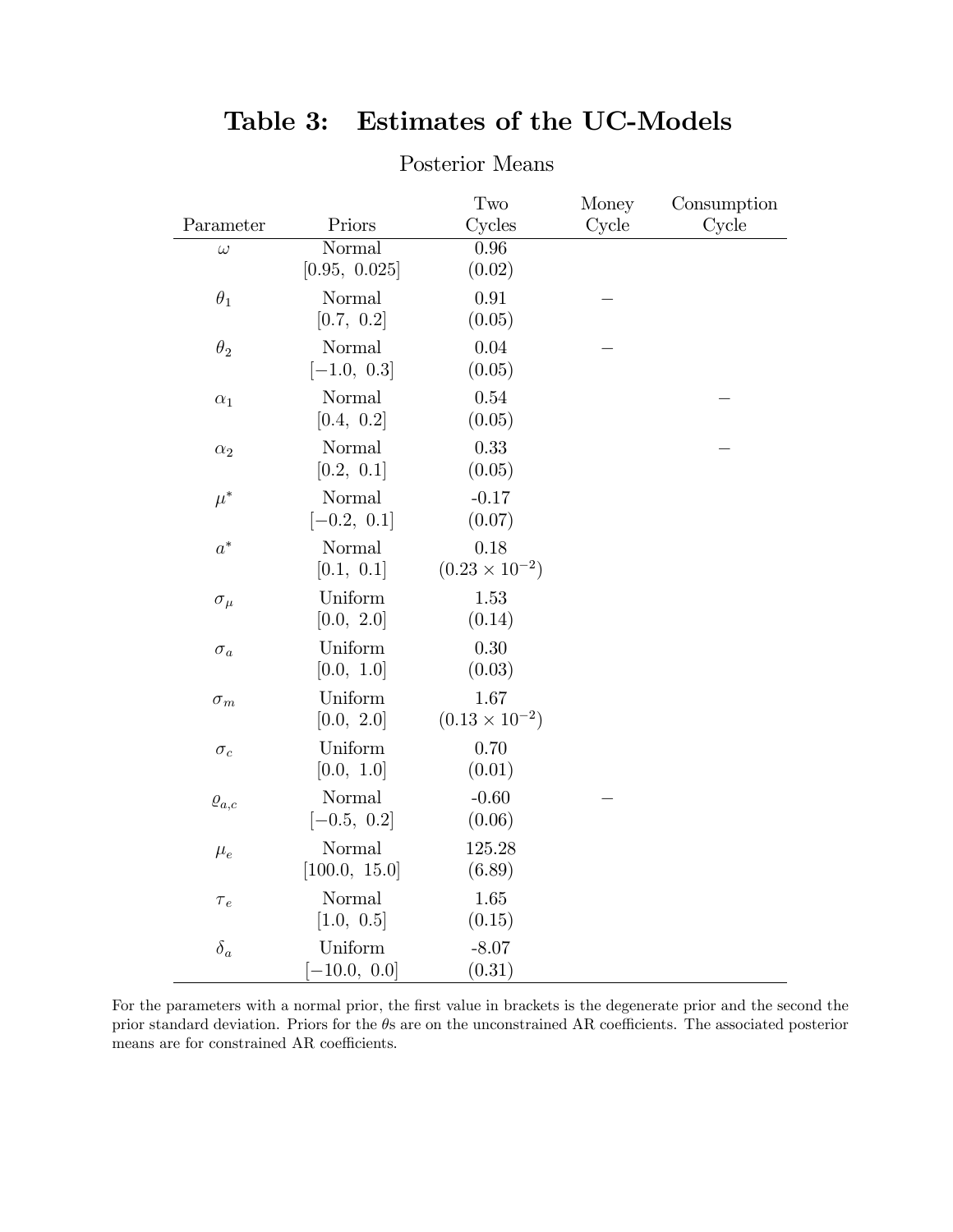| Parameter      | Two<br>Cycles     | Money<br>Cycle | Consumption<br>Cycle |
|----------------|-------------------|----------------|----------------------|
| $\delta_{m,0}$ | $-0.93$<br>(0.03) |                |                      |
| $\delta_{m,1}$ | $-0.50$<br>(0.05) |                |                      |
| $\delta_{m,2}$ | $-0.32$<br>(0.04) |                |                      |
| $\delta_{c,0}$ | 0.43<br>(0.16)    |                |                      |
| $\delta_{c,1}$ | 0.02<br>(0.02)    |                |                      |

# Table 4: Estimates of the UC-Models

Posterior Means